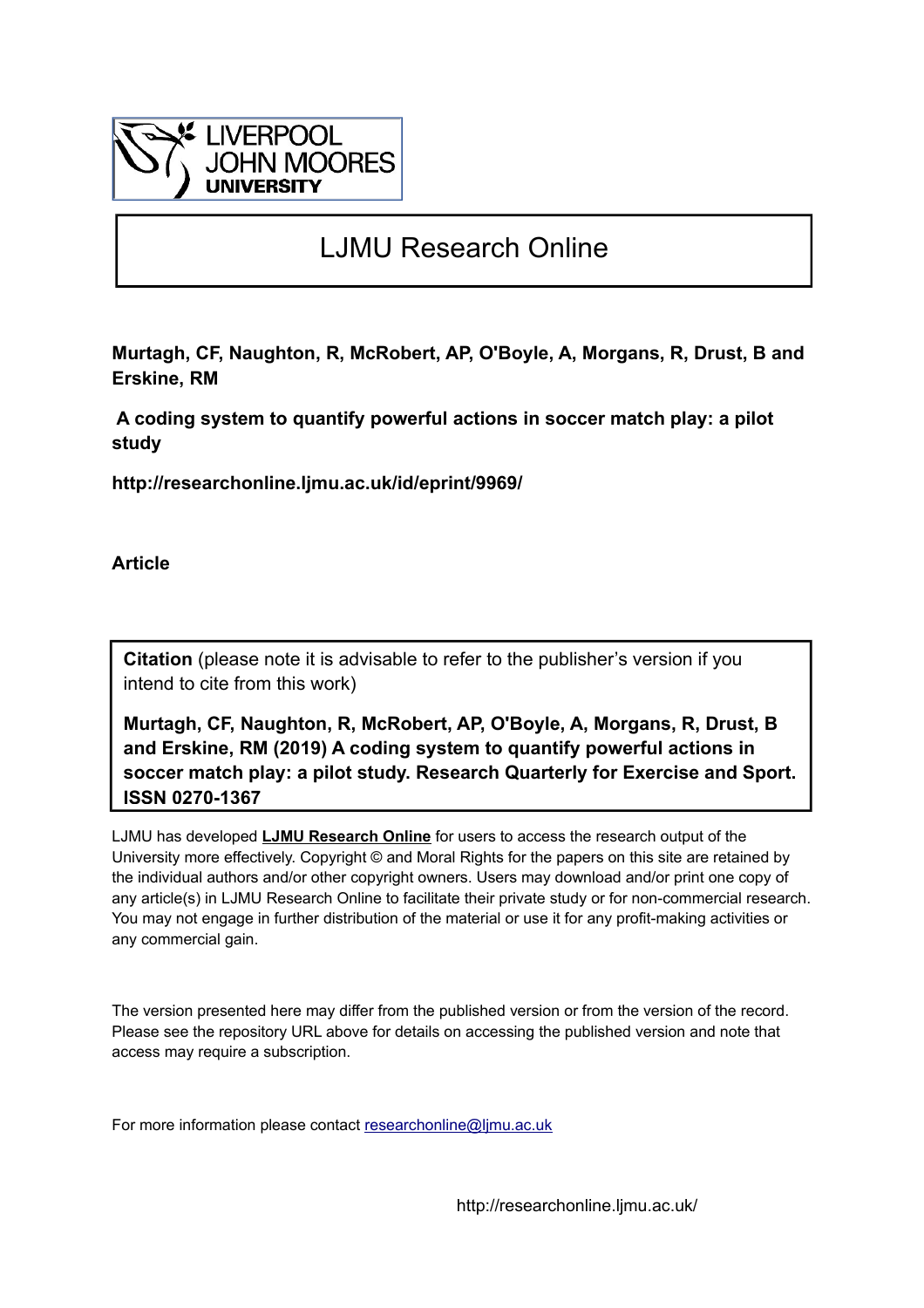# **A CODING SYSTEM TO QUANTIFY POWERFUL ACTIONS IN SOCCER MATCH PLAY: A PILOT STUDY**

Conall F Murtagh<sup>1,2</sup>, Robert J Naughton<sup>3,4</sup>, Allistair P McRobert<sup>1</sup>, Andrew O'Boyle<sup>1,2</sup>, Ryland Morgans<sup>5</sup>, Barry Drust<sup>1,2</sup>, Robert M Erskine<sup>1,6</sup>

*<sup>1</sup>Research Institute for Sport and Exercise Sciences, Liverpool John Moores University, Liverpool, L3 3AF, UK; <sup>2</sup>Liverpool Football Club, Liverpool, UK; <sup>3</sup>University of Huddersfield, Huddersfield, UK; <sup>4</sup>Celtic Football Club, Glasgow, UK; <sup>5</sup>Football Association of Wales, Cardiff, Wales, UK <sup>6</sup> Institute of Sport, Exercise & Health, University College London, London, UK.* 

## **Address for reprint requests and all other correspondence:**

Conall Murtagh, School of Sport and Exercise Sciences, Liverpool John Moores University, Liverpool, L3 3AF, United Kingdom; Fax: +44 (0)151 904 6284; Email: C.F.Murtagh@2012.ljmu.ac.uk

# **Word count:**

Main text  $-5.240$  words

Abstract – 242 words

# **Number of tables:** 3

**Number of figures:** 1

The paper contains no funding or IRB approval.

#### **This is a research note.**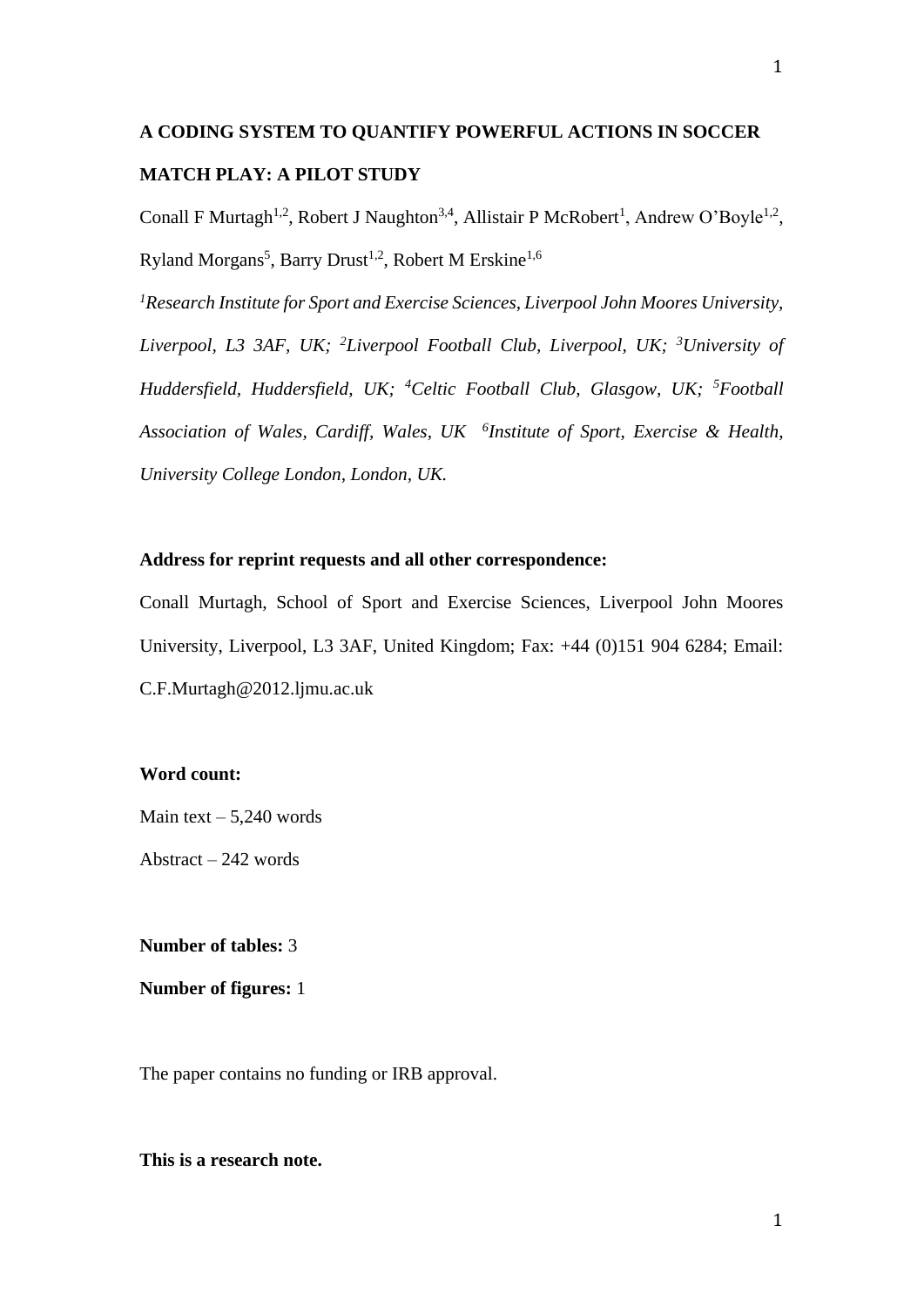#### **Acknowledgements**

The authors wish to thank Kyle Wiffen and Scott Mason for their assistance with the familiarisation of the methods required for video based player tracking and coding analysis techniques. The authors would also like to thank Remy Tang and Neil Critchley for their co-operation with the recruitment of elite players, and the participants from Liverpool Football Club Academy.

**Keywords:** Locomotion, pediatric exercise, movement components, biomechanics.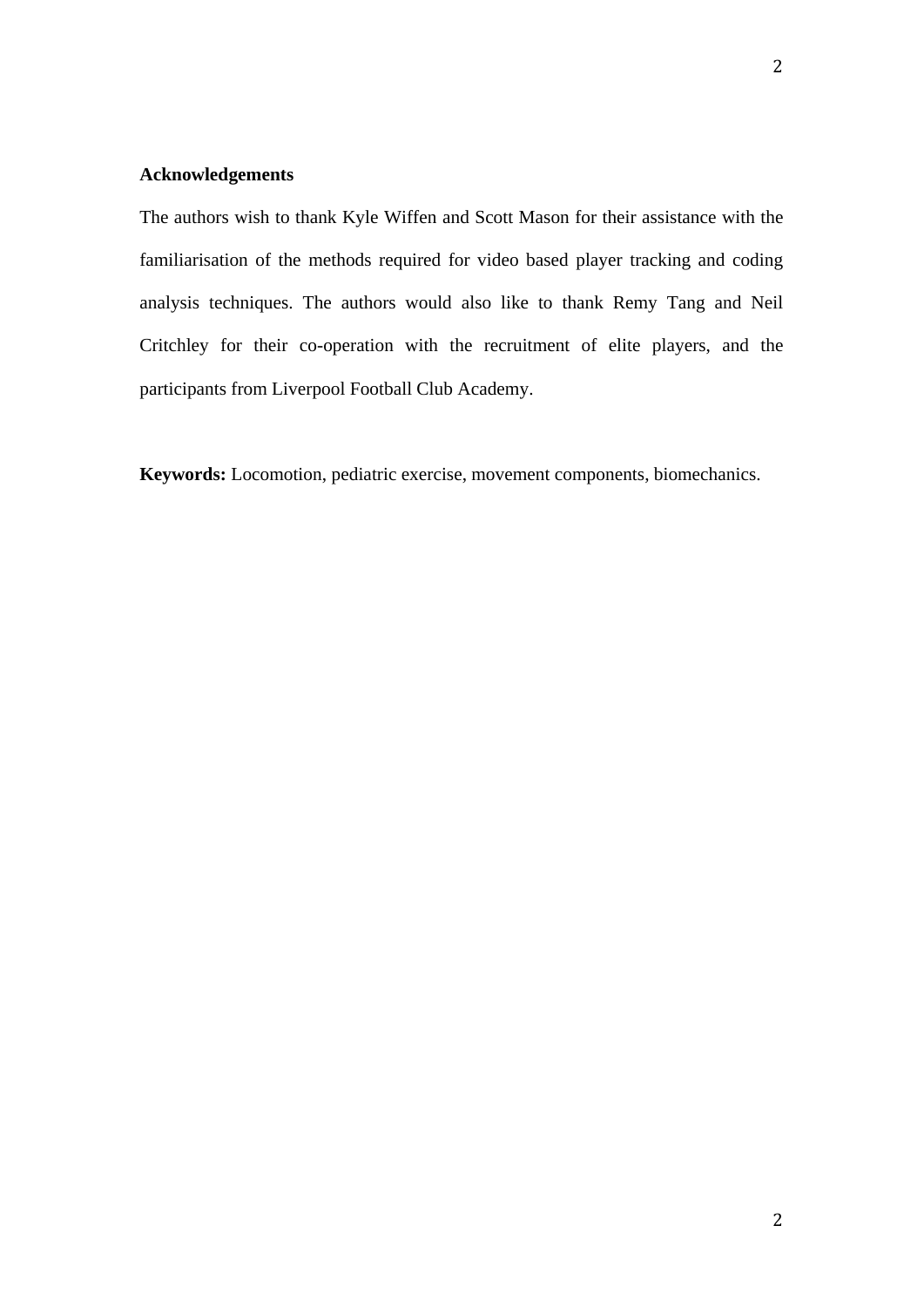#### **Abstract**

 **Purpose:** The powerful activity profile of elite soccer match play has not been documented appropriately to inform specific maximal power assessment and development criteria. The aims of the current study were to develop a soccer specific powerful action (SSPA) notational analysis coding system that could be used to compare frequency and durations of powerful actions during elite youth soccer match play. **Methods:** Sixteen elite male English Premier League (EPL) Academy players 9 (19 $\pm$ 1 yrs) were recorded by an individual camera during sixteen competitive EPL U18 and U21 games. Video footage was analyzed using performance analysis software and SSPAs were coded according to the following categories: initial acceleration, leading acceleration, sprint, unilateral jump and bilateral jump. **Results:** The SSPA coding system demonstrated very good inter- and intra-rater objectivity (kappa coefficients  $\geq$  20.827). Elite youth EPL soccer players undertook significantly more initial (31 $\pm$ 9) and leading (37±12) accelerations than sprints (8±3; *p*=0.014, *d*=1.7, and *p*<0.001, *d*=1.7, 16 respectively) and jumps  $(6±5; p=0.002, d=1.7$  and  $p<0.001, d=1.7$ , respectively). Players performed a significantly greater number of initial and leading accelerations 18 with action durations below 1.5s compared to above 1.5s  $(p=0.001, d=1.6, \text{ and } p=0.002,$  *d*=1.4), respectively. **Conclusions:** Our SSPA coding system provides an objective observational instrument for quantifying the frequency and duration of powerful actions performed during elite soccer match play. In our sample of elite youth soccer 22 players, horizontal accelerations of short duration (<1.5s) from different starting speeds appear the most dominant powerful action in elite youth soccer match play.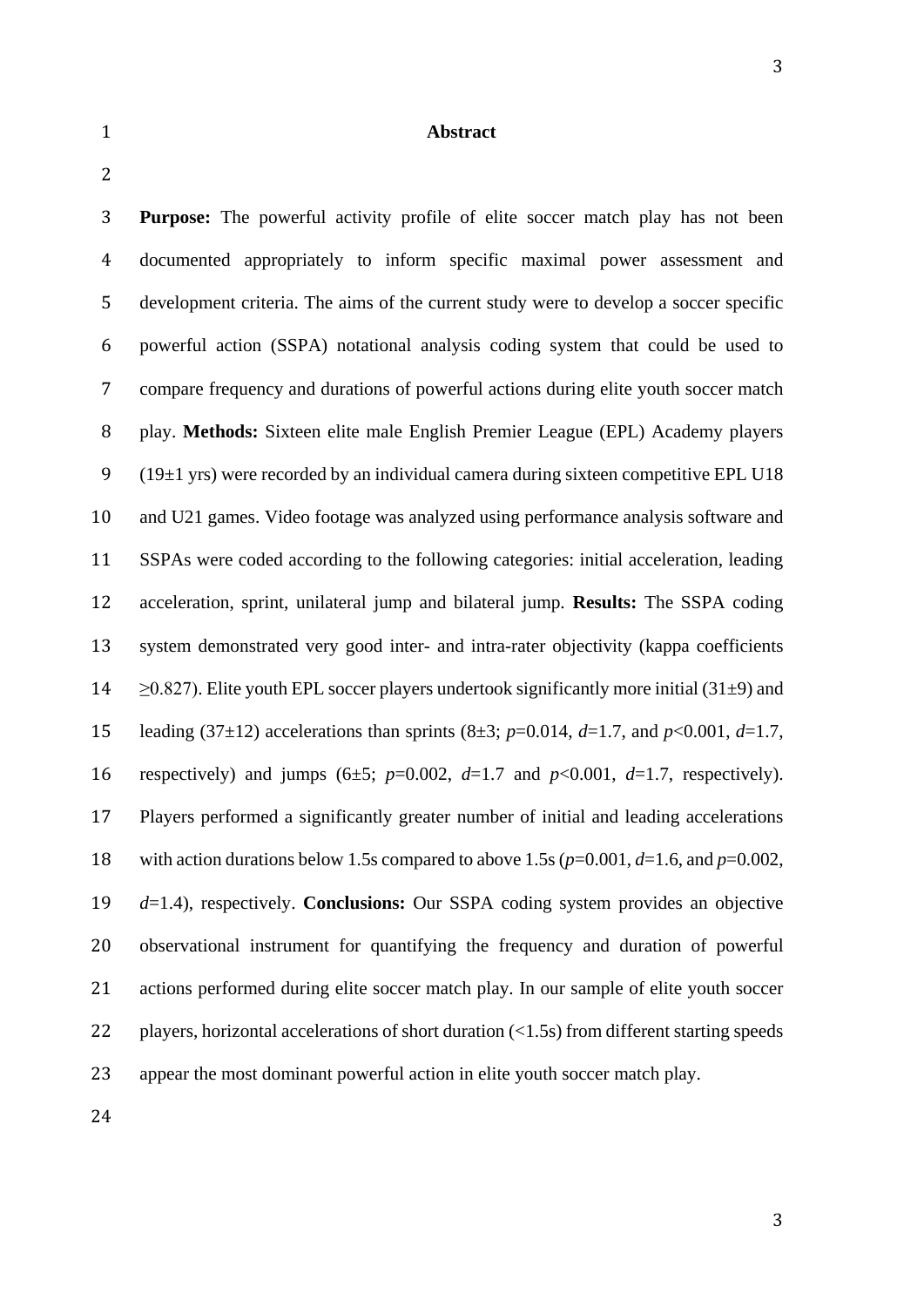**Keywords:** Locomotion, pediatric exercise, movement components, biomechanics.

 An analysis of movement is important for understanding the physiological demands of a sport (Carling, Bloomfield, Nelsen, & Reilly, 2008). Evaluating the specific movements provides the basis for categorizing the types of actions that may be important for performance. Sport specific actions can be described as powerful when the athlete attempts to generate the greatest possible velocity at take-off, release or impact (Cormie, McGuigan, & Newton, 2011). Understanding the specific nature of the powerful actions performed during elite soccer match play can help inform assessments of muscular power and training strategies in this domain (Issurin, 2013; Maulder & Cronin, 2005).

 Much of the available data on the performance of powerful actions within soccer come from studies that have used automated time motion analysis systems, which have classified maximal accelerations (Bradley, Di Mascio, Peart, Olsen, & Sheldon, 2010; Varley & Aughey, 2013) and sprint (Di Salvo et al., 2010) efforts as actions that require the player to complete both accelerations and running velocities over pre-determined 42 thresholds [i.e. maximal acceleration threshold:  $>2.78$  m.s<sup>-2</sup> (Varley & Aughey, 2013); 43 Sprint threshold:  $>25.2$  km.hr<sup>-1</sup> (Di Salvo et al., 2010)]. However, during linear speed testing protocols (Stolen, Chamari, Castagna, & Wisloff, 2005) and competitive games (Bradley et al., 2009), elite soccer players present a range of individual capabilities in terms of accelerations and maximal running speeds. As a consequence, the classification of accelerations and sprints as maximal could be misleading as these arbitrary speed thresholds may incorrectly classify movements that are not truly indicative of a maximal action for a specific individual player (Dogramac, Watsford, &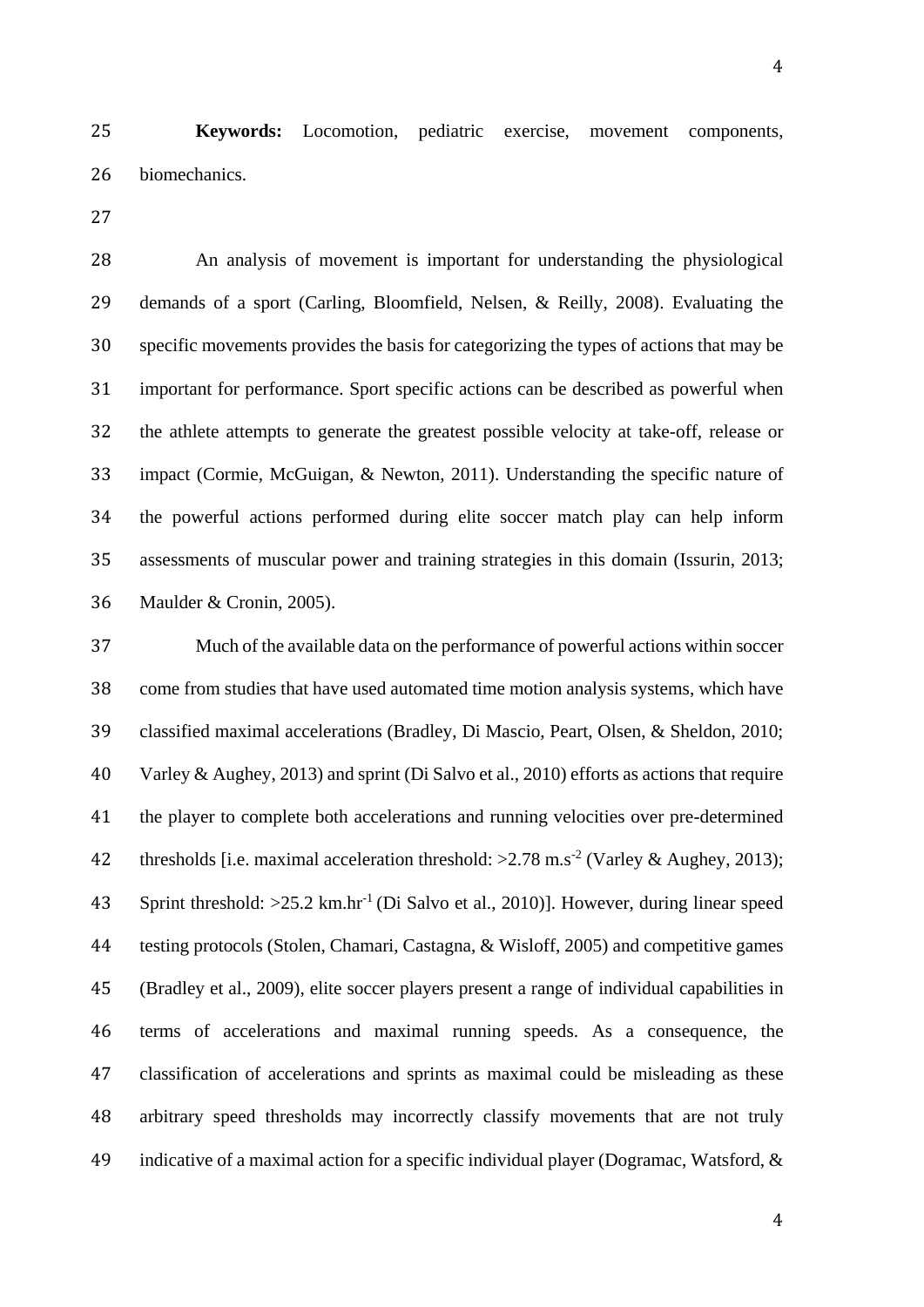Murphy, 2011). The accuracy and objectivity of time motion analyses systems are frequently compromised at such higher speed ranges, and in actions that require both greater rates of acceleration and during efforts involving a change of direction (Akenhead, French, Thompson, & Hayes, 2014; Jennings, Cormack, Coutts, Boyd, & Aughey, 2010). Automated time motion analyses systems also often fail to report the vertical jump demands of soccer. Subsequently, considering these limitations, studies using automated time motion analysis systems may not characterize the powerful activity in elite soccer match play in sufficient detail to inform the specificity of soccer-associated muscular power assessment and development protocols.

 Notational analysis systems have been proven as reliable and valid method of tracking player movements where short distances, frequent changes in direction (Dogramac et al., 2011) and vertical jumps (Faude, Koch, & Meyer, 2012; Mohr, Krustrup, & Bangsbo, 2003) are observed. Unlike automated time motion analyses systems, this method offers more flexibility for the identification of powerful actions based on the circumstances, during which the action is performed (i.e. during a situation when two players from opposite teams are accelerating in a race to get to an area of the pitch, or to a free soccer ball, this would suggest that the acceleration is performed as rapidly as possible, and can therefore be described as a powerful action). Notational analysis may therefore provide a more accurate description of the frequency and duration of the complex powerful actions performed by individual players during soccer match play (Dogramac et al., 2011).

 To date, previous soccer notational systems coded sprints but not accelerations (Bloomfield, Polman, & O'Donoghue, 2007; Faude et al., 2012), failed to report action duration (Faude et al., 2012), and only reported the frequency of powerful actions preceding goals (Faude et al., 2012) and during isolated random fifteen-minute periods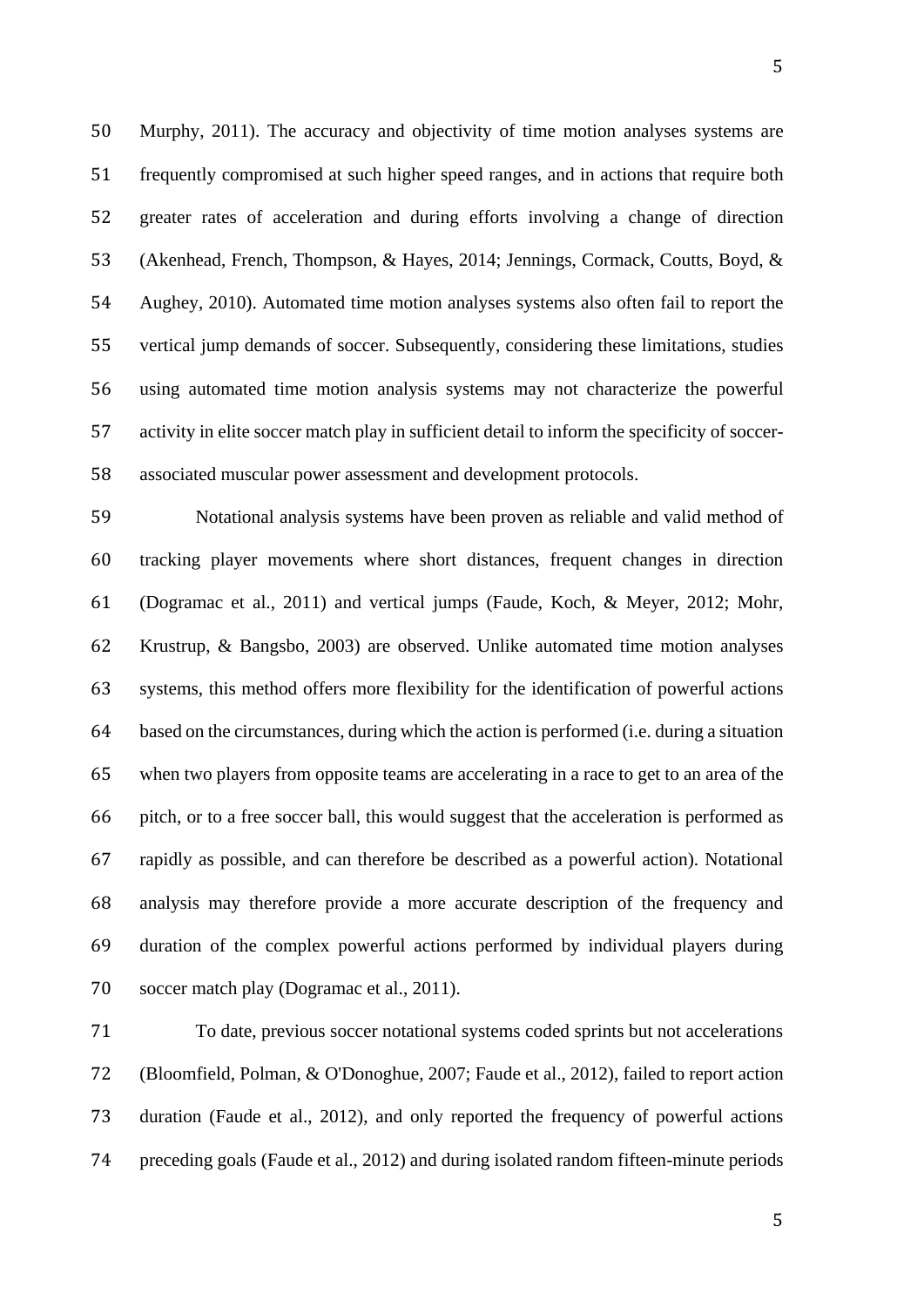of games (Bloomfield et al., 2007). No study has provided a comprehensive description of the powerful actions performed over the duration of a competitive soccer match. Consequently, there is currently limited information available to inform the specific detail of soccer-associated power assessment and training intervention protocols.

 The primary aim of our study was to develop an objective soccer specific powerful action (SSPA) notational analysis coding system that could assess and compare the frequency and durations of various powerful actions during elite youth soccer match play. We also aimed to use this SSPA notational analysis coding system to describe the powerful activity profile of a sample of elite soccer players during youth English Premier League (EPL) soccer match play.

- 
- 

## **Method**

# **Participants**

 Sixteen elite male soccer players registered to an EPL football academy provided consent to participate in the study. The study was approved by the (deleted for reviewing purposes) and complied with the Declaration of Helsinki (Ethics protocol number: P13/SPS/033; approved 31/10/13). Soccer players were considered elite if they had competed regularly (played over 12 competitive games in the previous 6 months) for one of the highest ranked (Category One) soccer academies in England, according to the Elite Player Performance Plan (Premier-League, 2011) audit criteria (only 24 out of 86 English soccer academies were awarded Category One status). Our entire sample of elite soccer players competed regularly in Division One of the 98 Premier League 2 (the league for U23 Category One English academies). Furthermore, 12 of the participants were also members of their respective youth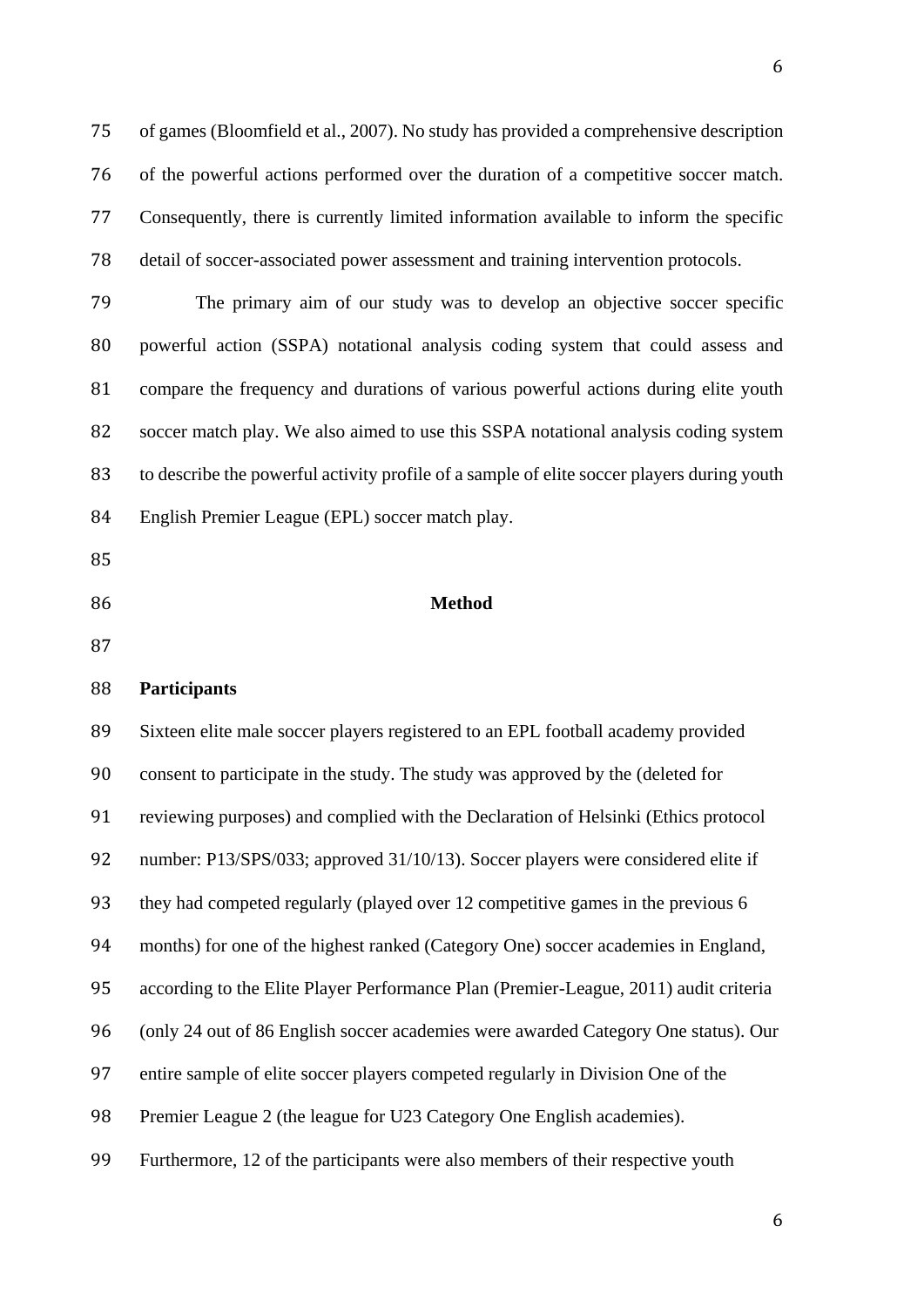national teams, while three players had previously represented their senior national team. Players' age, height, body mass, sum of seven skinfold sites (taken at the biceps, triceps, subscapular, supraspinale, abdominal, mid-thigh, and calf) and 103 estimated % body fat were (mean  $\pm$  SD) 18.5  $\pm$  1.0 years, 1.81  $\pm$  0.07 m, 74.9  $\pm$  8.6 104 kg,  $44.3 \pm 7.1$  mm and  $7.9 \pm 1.2$  %. The sample of players included three central defenders, three full backs, three central midfielders, three wide midfielders and four center forwards. Three of the players were substituted at various time-points during the second half. Therefore, their first-half performance data were reported but removed from the statistical analyses.

## **Equipment and Software**

 Individual player footage was filmed using digital video camera (Canon XM2, Amstelveen, Netherlands) mounted on a stationary tripod (Libec, Arizona, USA). Video footage was transferred to a desktop computer (Apple iMac, California, USA) and then analyzed using performance analysis software (Sportscode Gamebreaker Plus, Sportscode, NSW, Australia), operating at a frequency of 25 Hz. Speed testing (10 m and 30 m sprint) was performed using a photocell timing system (Brower Timing System, Salt Lake City, UT, USA). Seven of the players wore 10 Hz global position system (GPS) technology (STATSports, Newry, Northern Ireland) for complete 90 min matches.

### **Experimental Design**

 Firstly, a SSPA coding system was developed. Once the contents validity evidence, intra-observer and inter-observer objectivity of the SSPA coding system were established, sixteen players were filmed with an individual camera and the SSPA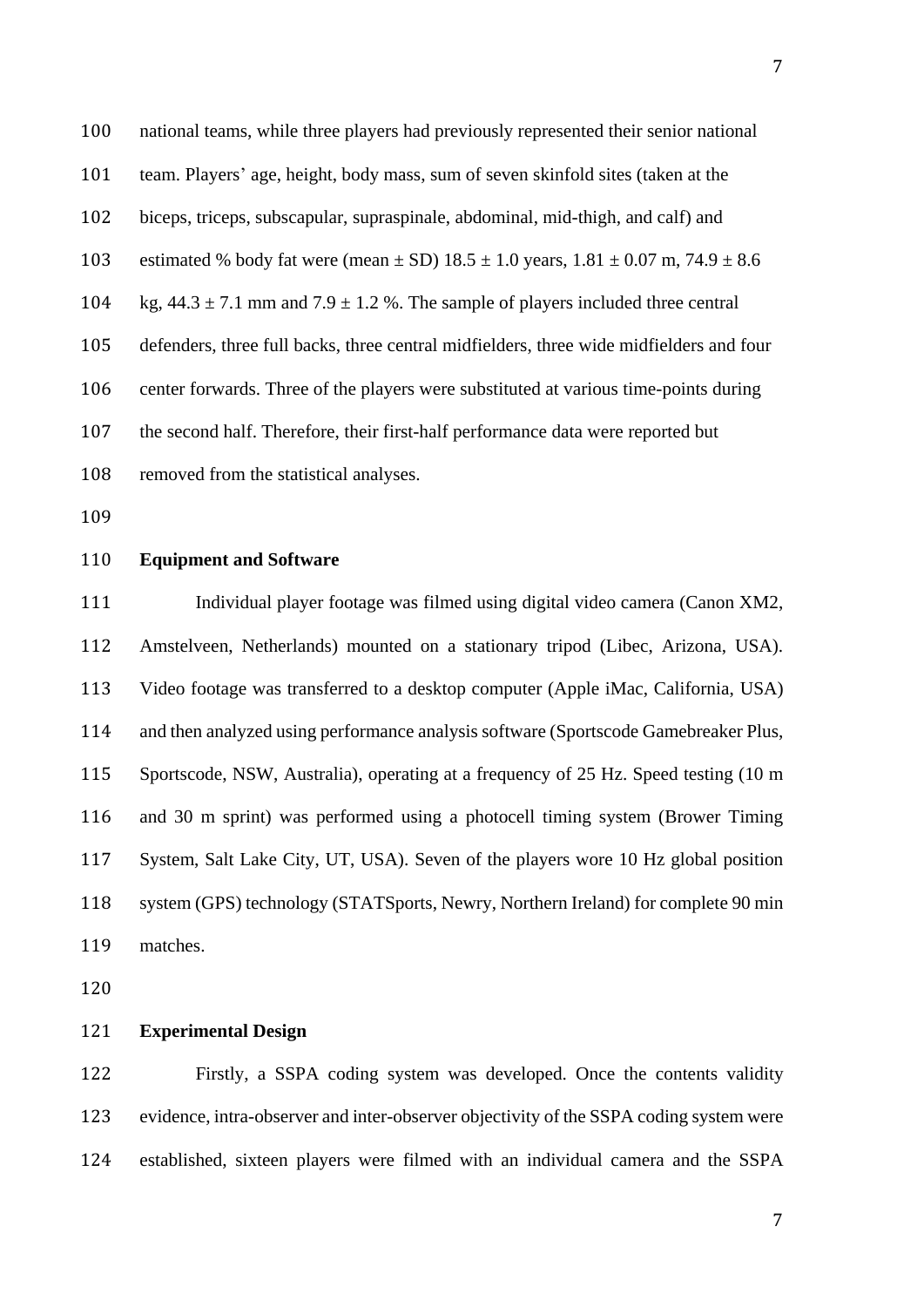coding system was used to analyze the powerful activity profile performed by each player.

## **Soccer Specific Powerful Action Coding System**

 A video based player tracking notational analysis SSPA coding system was developed during five sequential stages (Brewer & Jones, 2002). Considering the limitations of previous soccer coding systems, it seemed appropriate initially to clearly define what actions can be considered powerful and hence could be incorporated into a notation system. A powerful action was defined as an effort that was performed as (or nearly as) explosively as possible. The identification of powerful actions was therefore based on the researcher recognizing circumstances in which the player performed an explosive effort. For example, accelerations and sprints were considered powerful actions in situations when the player was perceived to be aiming to travel to a specific area of the pitch as quickly as possible. Such actions were generally performed under circumstances which required the player to advance towards the ball before an oncoming opponent, move away from an advancing opponent, or travel to a specific area of the pitch in an attempt to gain possession of the ball from an opponent. Vertical jumps were considered powerful actions when it was assumed that the player was attempting to meet the ball at its highest point and therefore, jumping as high as possible.

 The researcher initially filmed pilot video footage of four different players and observed this pilot video footage in real time, and in slow motion, and developed a broad categorisation of SSPAs by identifying discrete movements that were perceived as being performed as (or nearly as) explosively as possible. The SSPA coding system is detailed in Tables 1 and 2. As acceleration (10 m linear speed assessment time) and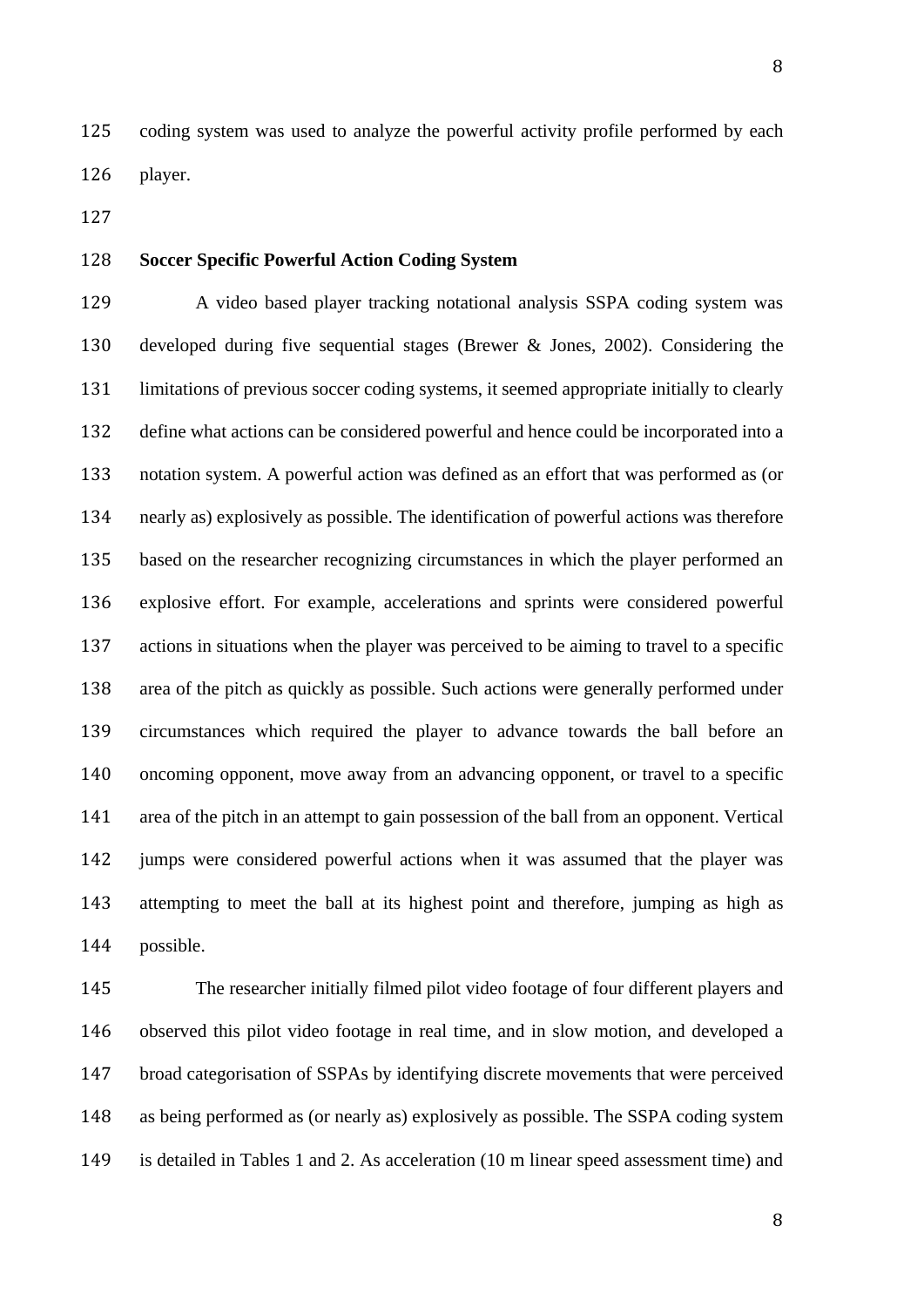sprint (30 m linear speed assessment time) capabilities are independent attributes in soccer players (Little & Williams, 2005), it was thought to be important to ensure that the SSPA coding system included specific criteria to allow the frequency of both of these types of powerful actions to be coded. The average 10 m linear speed assessment 154 times for the elite youth academy players recruited for the current study was  $1.72 \pm 1.72$  0.07 s. As these 10 m sprint times were similar to those previously reported in sample 156 of Premier League footballers that also included international players (1.69  $\pm$  0.08 s; this cohort included 14 players with 6 internationals; Cotte & Chatard, 2011), we believed it was an accurate representation of the acceleration capabilities within this cohort. Therefore, when the player had accelerated as (or nearly as) explosively as possible for more than 1.72 s, it can be assumed that they have progressed through the acceleration phase and now transitioned into performing a sprint action.

xxxxxxxxxxxx Table 1 and 2 near here xxxxxxxxxxxx

 The contents validity of the SSPA coding system was established via interactions with an expert panel (n=5) that included one experienced applied football researcher, practitioner and university professor, one video analyst and two sport scientists, all currently employed by English Premier League Clubs. These specialists were invited to review and validate the coding system. This process consisted of the author explaining and demonstrating the coding classification system and receiving verbal feedback on it during a series of meetings. Following these discussions, all the specialists agreed with the SSPA coding system categories and rules. As a consequence, the SSPA coding system was deemed a valid measuring tool for recording the most frequent and important powerful actions performed during soccer match play.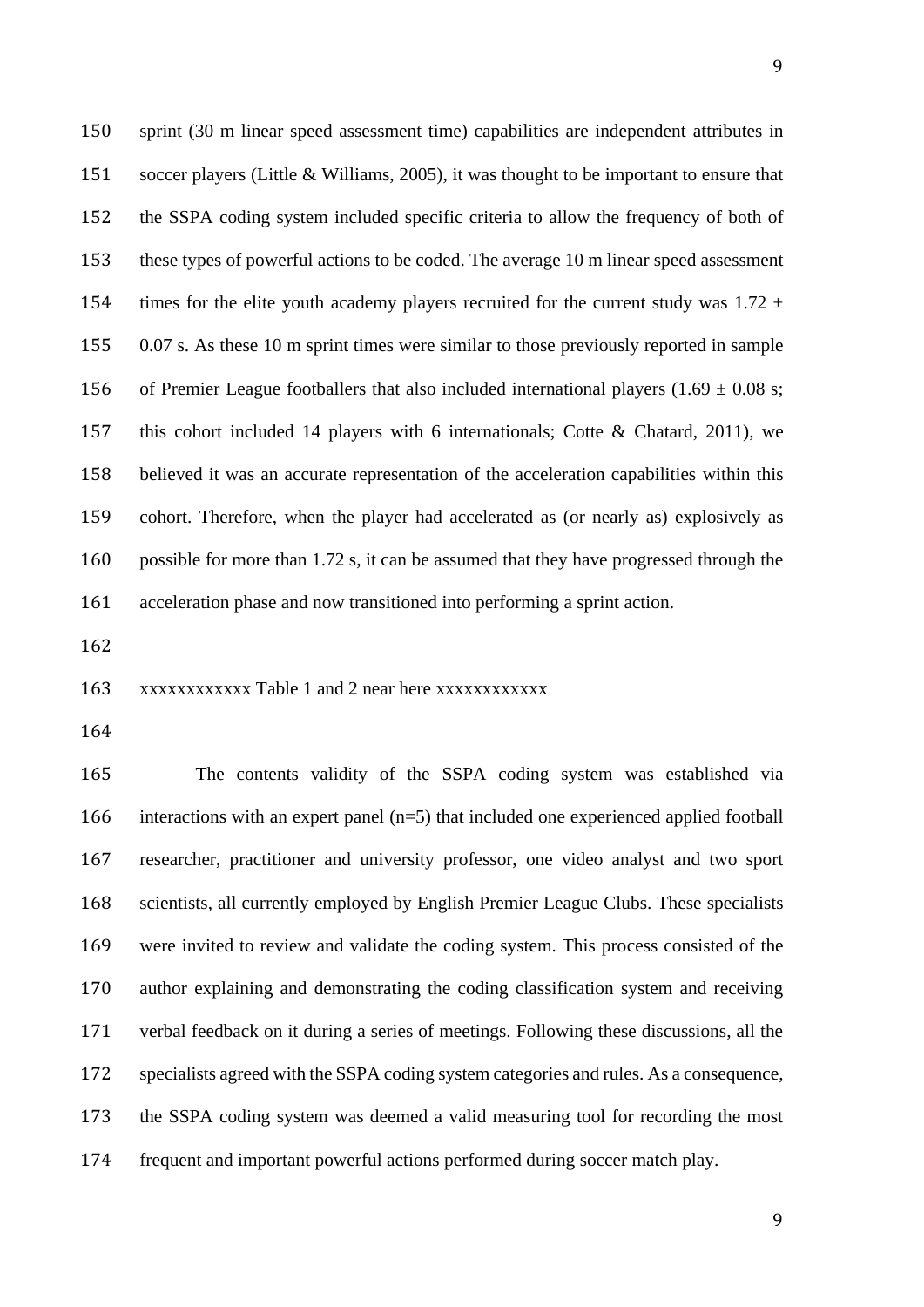Having established contents validity evidence for the SSPA coding system, the intra-observer objectivity was then investigated to establish if the test-retest objectivity for the principle researcher using the system was acceptable. Similarly, inter-observer objectivity was investigated to establish whether the author, and an inexperienced observer who had no previous experience of notational analysis methods, could record the same movements, at the same time points, during the same game. The process for investigating the intra- and inter-observer objectivity of the SSPA coding system is illustrated in Figure 1.

 To investigate the intra-observer objectivity, the researcher initially viewed the individual player video footage of a single full competitive game and coded the powerful actions based on the criteria of the SSPA coding system being assessed. Twelve days later, the same researcher then repeated this analysis process again, coding the powerful actions during the same individual player video footage. Game codes were extrapolated to timelines with a recording scale of 0.5 s (with the exception of vertical 189 jump actions, removing actions <0.5 s duration). The two timelines were matched.

 During the inter-observer objectivity procedure, an in-experienced observer was required to view the same individual player video footage of a full competitive game and code the powerful actions based on the criteria of the SSPA coding system being assessed. The game codes were extrapolated and the observer timeline (recording scale 0.5) was matched with the corresponding timeline from the same individual player video footage coded by the researcher during the intra- objectivity analysis.

 The level of agreement between matched timelines was analyzed for intra- and inter-observer objectivity using kappa statistics (Figure 1). During the development of the SSPA coding system the intra- and inter-observer objectivity assessments were completed on three and two occasions, respectively (Figure 1).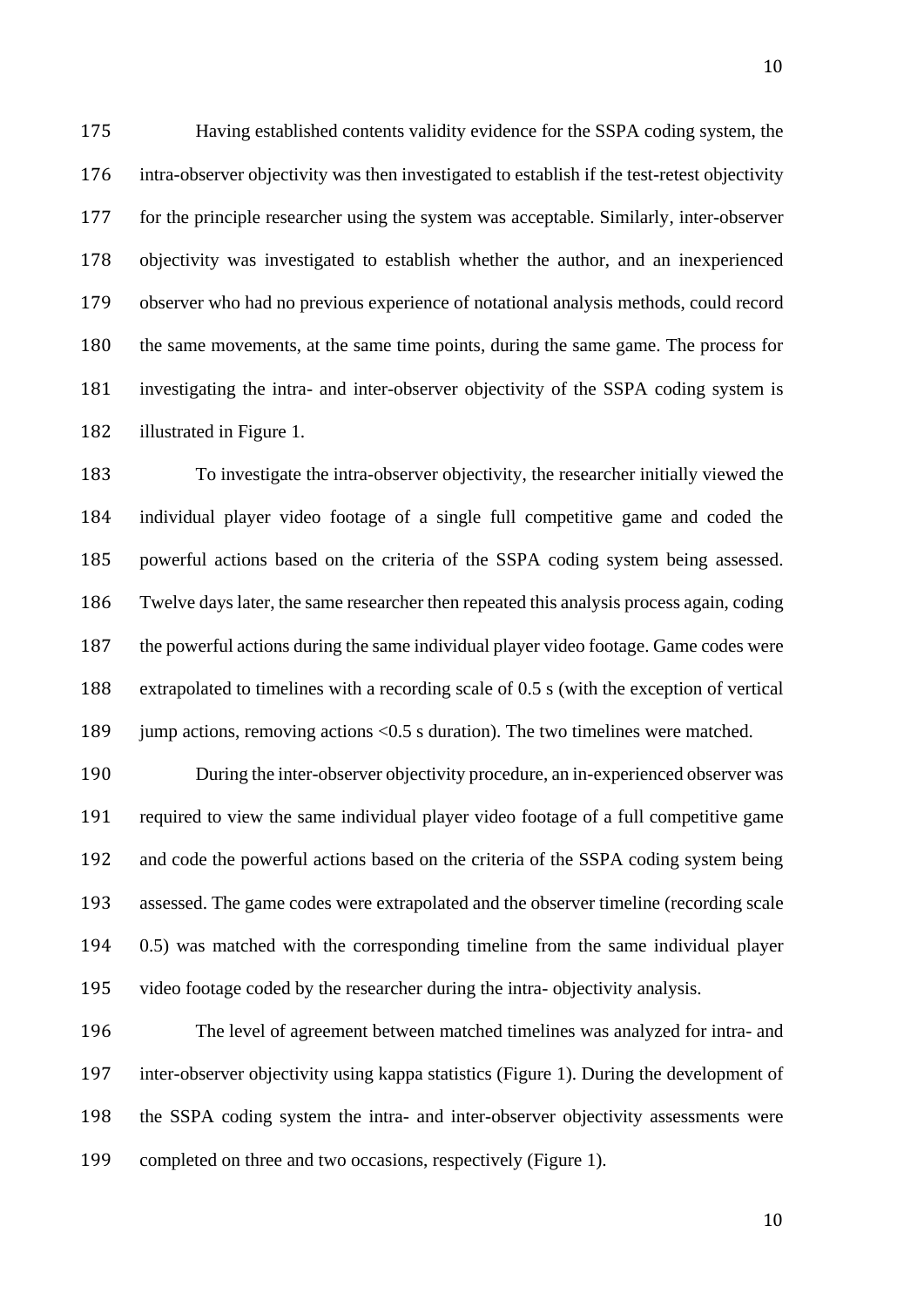### xxxxxxxxxxxx Figure 1 near here xxxxxxxxxxxx

 The comprehensive development of the SSPA coding system indicated that the tool was an objective observational instrument for the coding of SSPAs. Following this evaluation, the data collection procedures commenced in conjunction with GPS- derived acceleration data, which were collected simultaneously with our SSPA data. This enabled us to compare our SSPA system with technology that is commonly used to quantify powerful actions in the applied field. The GPS-derived accelerations were recorded using wearable 10 Hz global position system (GPS) technology (STATSports, Newry, Northern Ireland). Seven players wore the trunk-mounted GPS unit, positioned 211 in the mid scapula region as per manufacturer guidelines in a STATSports vest (Newry, Northern Ireland), for complete 90 min matches (the same as coded using our SSPA system). An acceleration was registered when the change in GPS speed increased for 214 at least half a second, with a maximal acceleration of over  $3 \text{ ms}^{-2}$ . We compared the total number of accelerations throughout the game measured using GPS technology with the total number of powerful accelerations (initial and leading accelerations) coded using our SSPA coding system.

### **Procedure**

 Filming was conducted during sixteen competitive EPL Academy Youth League soccer matches (thirteen U21 and three U18 League Games) in the 2013-2014, and 2014-2015 season. All games were played on a grass surface and filmed using a digital video camera (Canon XM2, Amstelveen, Netherlands) mounted on a stationary tripod (Libec, Arizona, USA). Individual players were recorded and tracked by an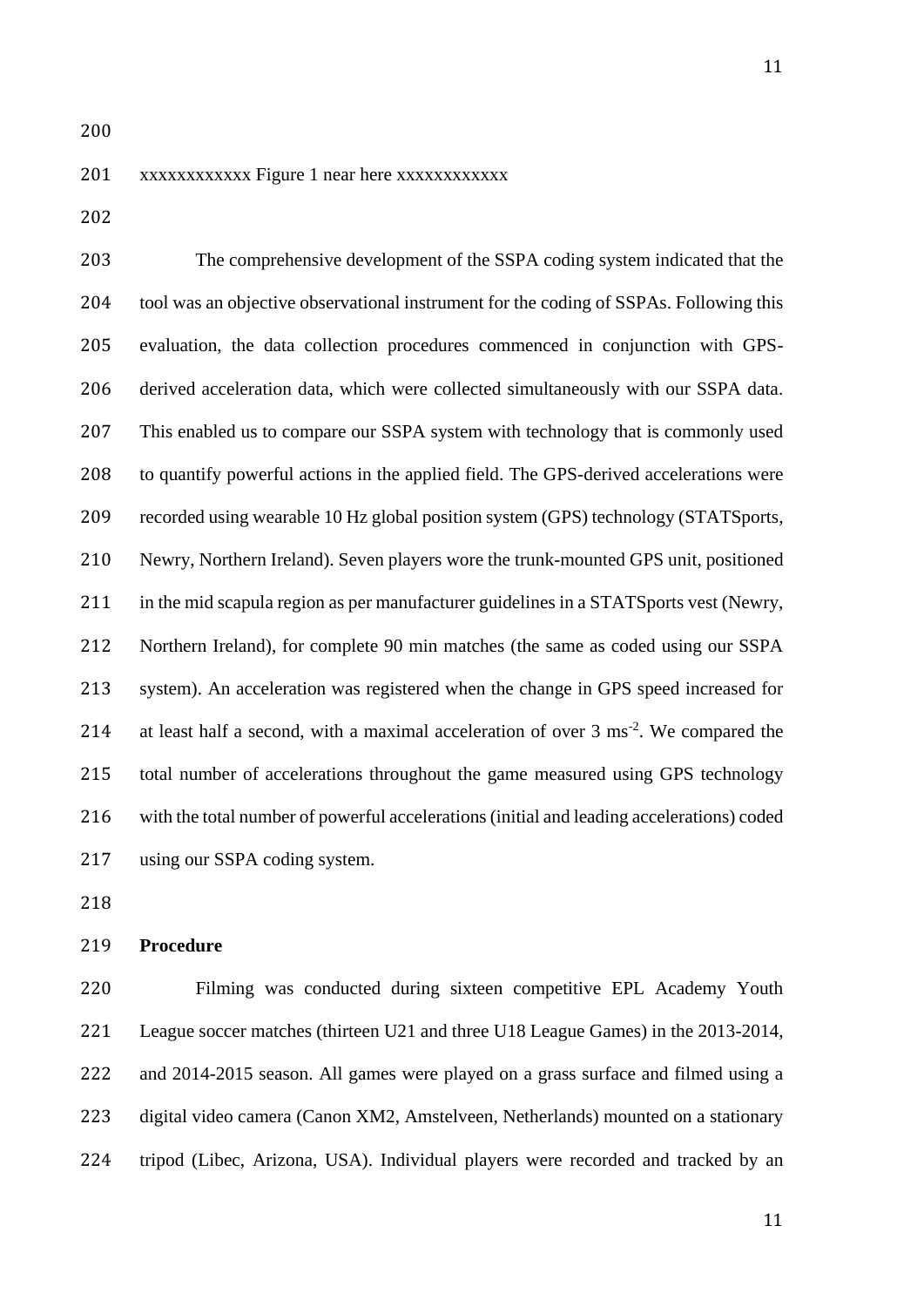individual camera, which was zoomed to provide clear, unobstructed and close images of the specific player in question from an elevated position.

 The video footage of each game was transferred to a desktop computer (Apple iMac, California, USA) and then analyzed using performance analysis software (Sportscode Gamebreaker Plus, Sportscode, NSW, Australia), operating at a frequency of 25 Hz. Only actions when the circumstances would suggest that the player had to perform an effort as (or nearly as) explosively as possible were coded according to the categorisation criteria detailed in Table 1. The start and end points of powerful actions were coded to provide frequency counts and action duration outcomes. The video footage could be played back frame-by-frame, or in slow motion, to allow specific start and end points to be identified. Specific criteria used to identify these time points are illustrated in Table 2.

## **Data Analysis**

 Due to the relatively low number of observations for both unilateral and bilateral jumps, these actions were grouped together as one category (vertical jumps) for analyzing differences within and between powerful actions. The whole dataset was checked for normality and the frequency data for vertical jumps were not normally distributed. Therefore, a Friedman's test was used to determine if there were differences between the total frequencies of different powerful actions performed during the whole game (initial accelerations, leading accelerations, sprints, vertical jumps). Pairwise comparisons were performed with a Bonferroni correction to determine specific differences between the different powerful actions. Wilcoxon signed ranked tests were used to detect differences between the same powerful actions performed during the first half compared to the second half. Wilcoxon signed ranked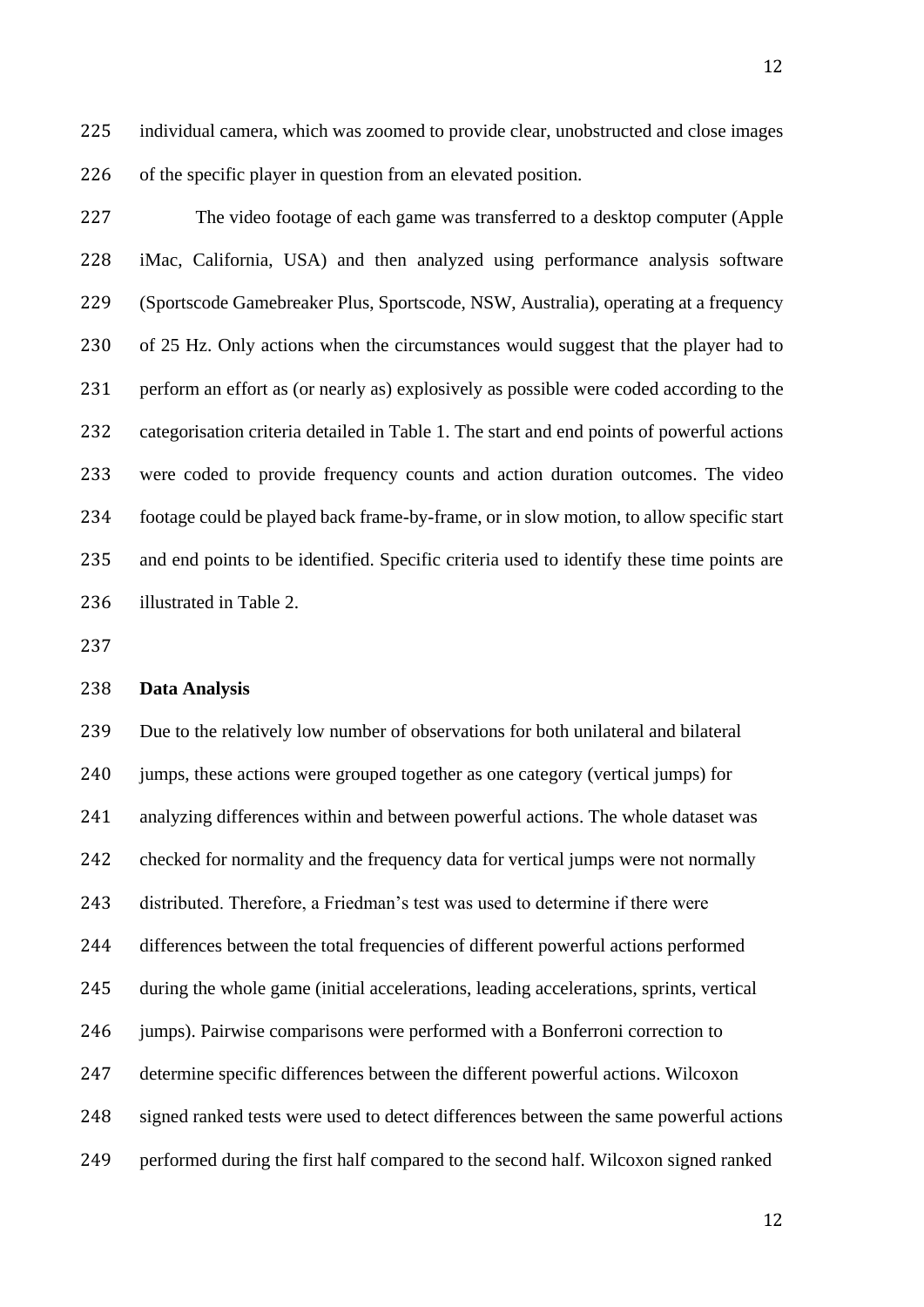tests were also used to detect differences between the number of powerful actions 251 performed in the two duration categories (0.5 - 1.49 s and  $\geq$ 1.5 s; these categories were chosen as 1.49 s is below 1.72 s, which is the average 10 m maximal sprint time for this group of players. This gives the practitioner a reference for the number of maximal accelerations performed over a distance of less than 10 m) and the number of unilateral compared to bilateral vertical jumps performed during the whole game. Simple effect size, estimated from the ratio of the mean difference to the pooled SD, was also calculated. Effect size ranges of <0.20, 0.21–0.60, and 0.61–1.20, 1.21–2.00, and >2.00 were considered to represent trivial, small, moderate large, and very large differences, respectively. To assess the level of agreement between SSPA and GPS methods regarding frequency of (maximal/near maximal) accelerations for the seven players, who wore the GPS unit for complete 90 min matches, we performed a Student's paired T-test and also calculated the coefficient of variation, a two-way random effect with absolute agreement intra-class correlation coefficient, and ratio limits of agreement (Nevill & Atkinson, 1997). All statistical analyses were completed using SPSS version 21 (SPSS Inc., Chicago, IL), and statistical 266 significance was set at  $p < 0.05$ . All data are expressed as mean  $\pm$  SD. **Results Comparing The Frequencies of Powerful Actions**

 During a competitive soccer match, elite youth soccer players performed a total 272 of  $81 \pm 18$  powerful actions. There were significant differences between the frequency 273 of actions performed during the match  $(\chi^2(4) = 48.043, p < 0.001)$ . Pairwise comparisons revealed that players performed a significantly greater number of initial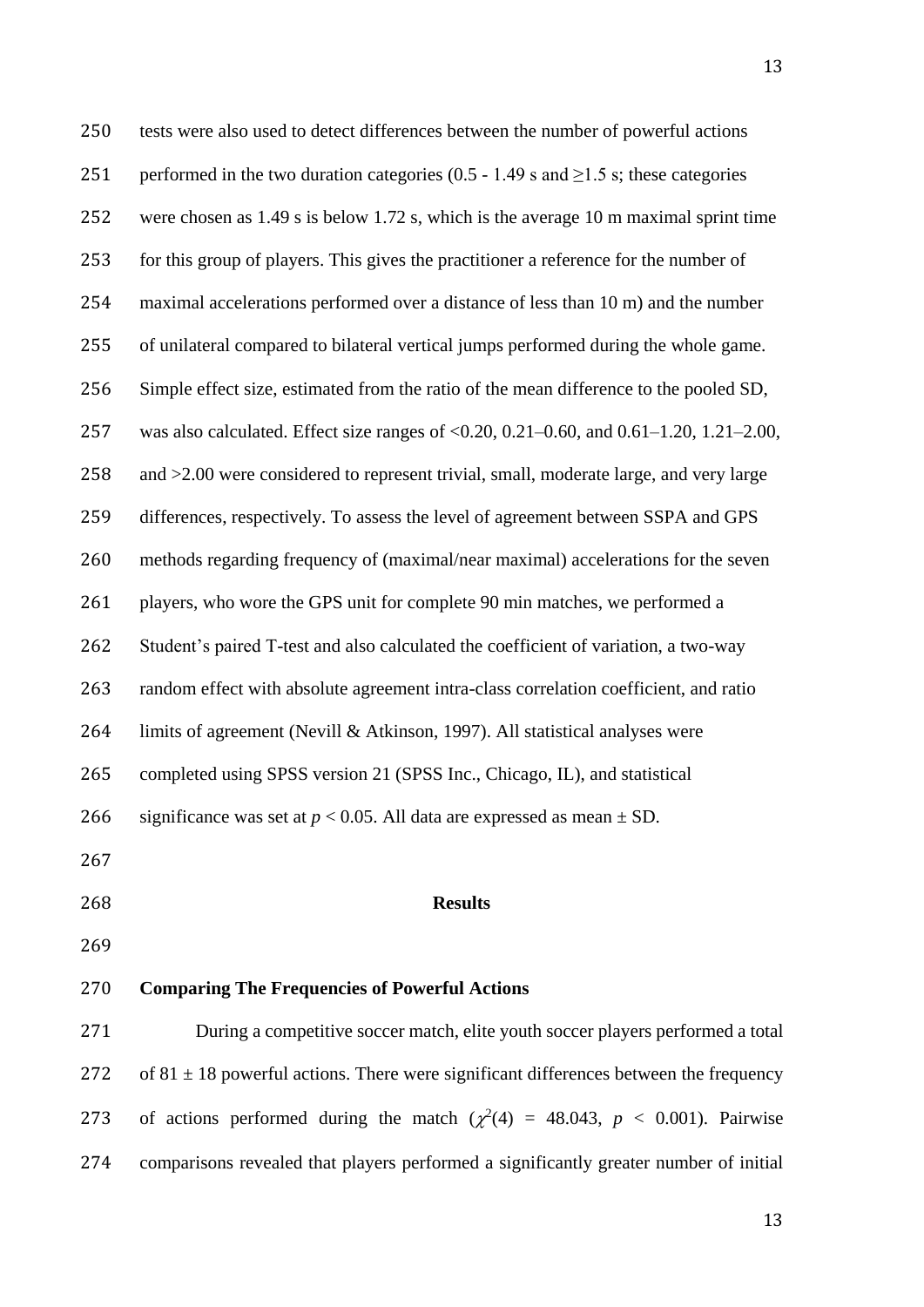275 accelerations and leading accelerations than vertical jumps during the whole game (*p* = 276 0.002 and  $p < 0.001$ , respectively; Table 3), with these differences associated with large 277 effect sizes  $(d = 1.7$  and  $d = 1.7$ , respectively). Similarly, a significantly greater number 278 of initial accelerations and leading accelerations were performed compared to sprints 279 during the whole game ( $p = 0.014$  and  $p < 0.001$ , respectively; Table 3), with these 280 differences associated with large effect sizes  $(d = 1.7 \text{ and } d = 1.7, \text{ respectively})$ . There 281 was no difference in the number of vertical jumps performed compared to sprints during 282 the entire match ( $p = 1.000$ ; Table 3), which was also associated with a small effect size 283 (*d* = 0.4). Likewise, players performed a similar number of initial and leading 284 accelerations during the whole game (*p* = 1.000; Table 3), which was also associated 285 with a small effect size  $(d = 0.6)$ .

286

#### 287 **Temporal Pattern of Maximal Actions**

 A significantly higher total number of powerful actions were performed during 289 the first compared to the second half of matches  $(45 \pm 10 \text{ vs. } 37 \pm 10; Z = -2.944, p =$  $0.003$ ), with this difference associated with a moderate effect size  $(d = 0.7)$ . More specifically, players performed a significantly greater number of initial accelerations in 292 the first half  $(Z = -1.959; p = 0.050;$  Table 3), with this difference associated with only 293 a small effect size ( $d = 0.6$ ). A higher number of leading accelerations ( $Z = -1.889$ ;  $p =$  0.059; Table 3) was observed during the first, compared to the second half of the matches though this difference was not significant, and this differences was associated 296 with a small effect size  $(d = 0.5)$ . There was no difference between the numbers of sprints (Z = -0.158, *p* = 0.874; Table 3) or vertical jumps (Z = -1.437, *p* = 0.151; Table 3) performed during either half, with such comparisons also associated with trivial (*d*  $= 0.1$ ) and small effect sizes ( $d = 0.4$ ), respectively.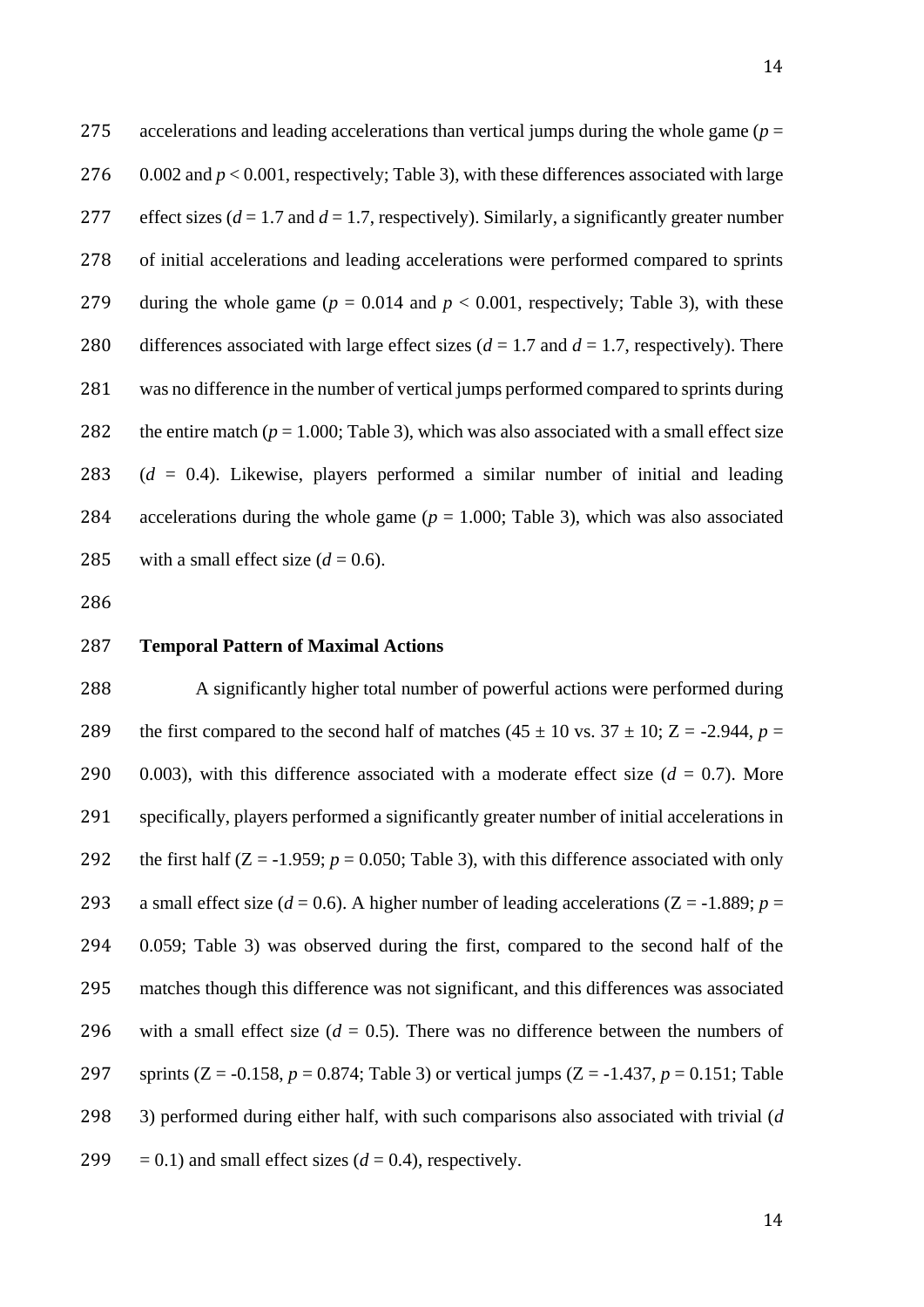#### **Duration of Powerful Actions**

 There were significantly greater number of initial accelerations (Z = -3.189, *p* 303 = 0.001; Table 3), leading accelerations  $(Z = -3.115, p = 0.002$ ; Table 3), and sprints  $(Z = -3.115, p = 0.002)$  $304 = -2.325$ ,  $p = 0.020$ ; Table 3), performed that lasted for durations between 0.5-1.49 s compared to the number of these activities performed for more than 1.5 s. These differences in the number of initial accelerations, leading accelerations, and sprints, 307 were associated with large  $(d = 1.6)$ , large  $(d = 1.4)$  and moderate  $(d = 0.7)$  effect sizes, respectively.

## **Jump Type Frequency**

 There was no difference in the total number of unilateral compared to bilateral 312 jumps performed during the matches  $(3 \pm 3 \text{ vs. } 3 \pm 3; Z = -3.180, p = 0.437)$ . The range 313 of total vertical jumps performed, however, was large (Total vertical jumps:  $2 - 18$ ).

xxxxxxxxxxxx Table 3 near here xxxxxxxxxxxx

## **Comparing frequency of accelerations measured with SSPA and GPS methods**

318 The frequency of "maximal" accelerations determined via GPS  $(49.6 \pm 25.0)$ 319 was lower than the number of total accelerations determined by SSPA (68.3  $\pm$  19.7, t<sub>6</sub>  $320 = -3.45$ ,  $p = 0.014$ ). The intraclass correlation coefficient between the two methods was 0.755 (95% CI: 0.111 – 0.969; *p* = 0.009), and the coefficient of variation was 27.5%. 322 The ratio limits of agreement were 1.478 ( $*/ \div 1.838$ ). The bias ratio (1.478) implies that SSPA coded the frequency of maximal (or near maximal) accelerations on average 324 47.8% higher than those quantified using GPS, while the agreement ratio  $(*/ \div 1.838)$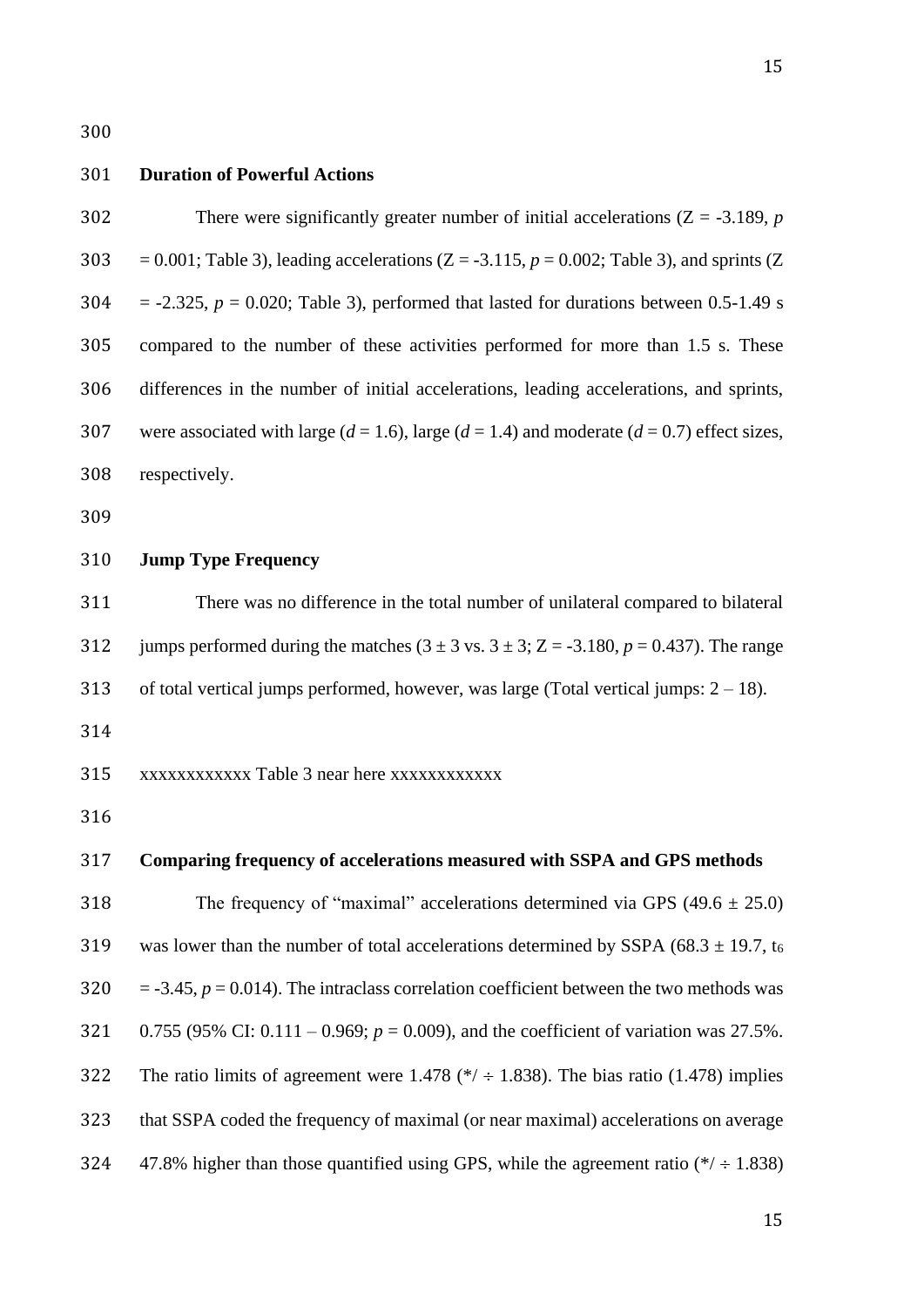indicates that 95% of the agreement ratios lay within 83.8% above or below the mean bias ratio. Thus, we can state that the agreement between the two methods for quantifying frequency of maximal (or near maximal) accelerations was poor.

- 
- 

## **Discussion**

 Our study aimed to develop a notational analysis coding system that could characterize the powerful activity profiles of elite youth soccer players in sufficient detail to inform the detail of maximal power assessment and development protocols. The main finding was that our SSPA coding system provides a highly objective observational instrument for quantifying the frequency and duration of powerful actions performed during elite soccer match play. In the sample of elite youth soccer players subsequently analyzed using the SSPA coding system, we show that over the course of a competitive game, EPL youth players performed a significantly greater (associated with a large effect size) number of initial and leading accelerations compared to both sprints and vertical jumps. Action duration data showed that the majority of initial accelerations (large effect size), leading accelerations (large effect size) and sprints (moderate effect size) performed over the course of a game lasted less than 1.5 seconds. Our findings suggest that accelerations of short duration (<1.5 seconds), from different starting speeds that are oriented in the horizontal direction, are the most dominant powerful action in elite youth soccer match play. This information suggests that soccer-associated maximal power assessment and development protocols could specifically focus on evaluating and enhancing the ability to perform horizontal, rather than vertical, powerful actions.

 If a video based player tracking notational analysis coding system is to be used to provide information to inform the prescription of assessment and training strategies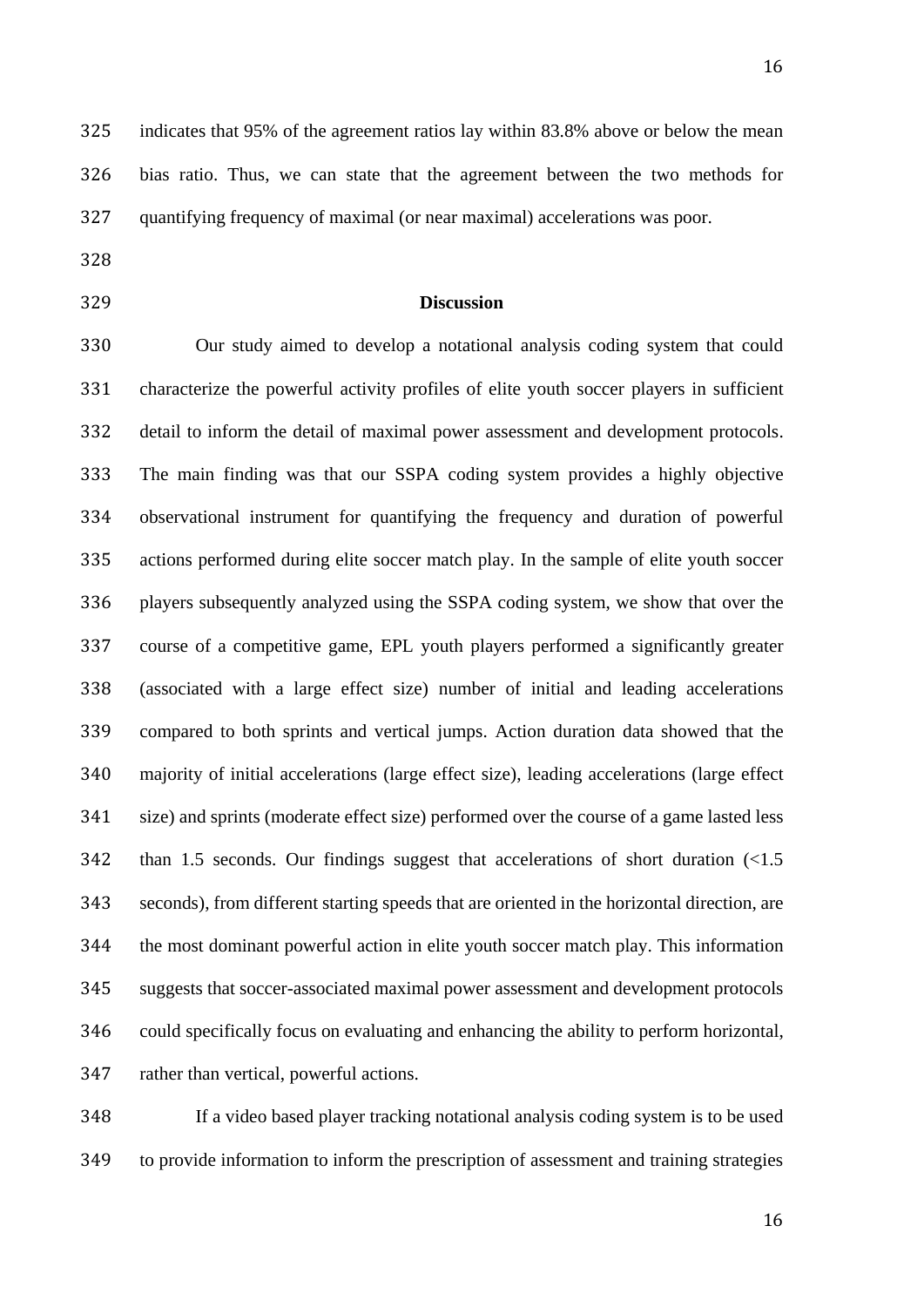for elite soccer players, it is imperative that the coding system has been validated and shown to be objective for observers using the instrument. By consulting a range of experts in the field in series of meetings we have also provided very good content validity evidence that the SSPA coding system is representative of the powerful actions 354 performed during soccer match play. The large kappa coefficients ( $\geq 0.827$ ) calculated in the intra- and inter-observer objectivity analyses procedures demonstrates that the SSPA coding system is objective for both the researcher, and an inexperienced observer. Our findings therefore show that the SSPA coding system developed can be used with a high level of objectivity by other researchers in future studies to quantify the frequency and duration of powerful actions performed during soccer match play. As such detailed information is lacking in the current body of literature, we believe the SSPA coding system can serve as a platform for innovative future research that could provide the applied practitioner with detailed information to inform maximal power assessment and development processes in a soccer specific context.

 Considering automated time motion analysis systems, utilizing GPS technology, have been commonly used to quantify "high intensity" aspects of a soccer match, we decided to compare the frequency of "maximal" accelerations identified via our SSPA method with that identified via GPS. Although the intraclass correlation coefficient was moderate, the large confidence intervals, the extremely wide ratio limits of agreement and high coefficient of variation showed there was poor agreement between the SSPA and GPS derived maximal (or near maximal) accelerations. Given that the objectivity and validity of 10 Hz GPS for measuring accelerations is 372 compromised for those over  $4 \text{ ms}^{-2}$  (Akenhead et al., 2014), it is clear that the 10 Hz wearable GPS units are not suitable for accurately assessing the number of soccer-specific high intensity activities. Moreover, the speed and acceleration capabilities of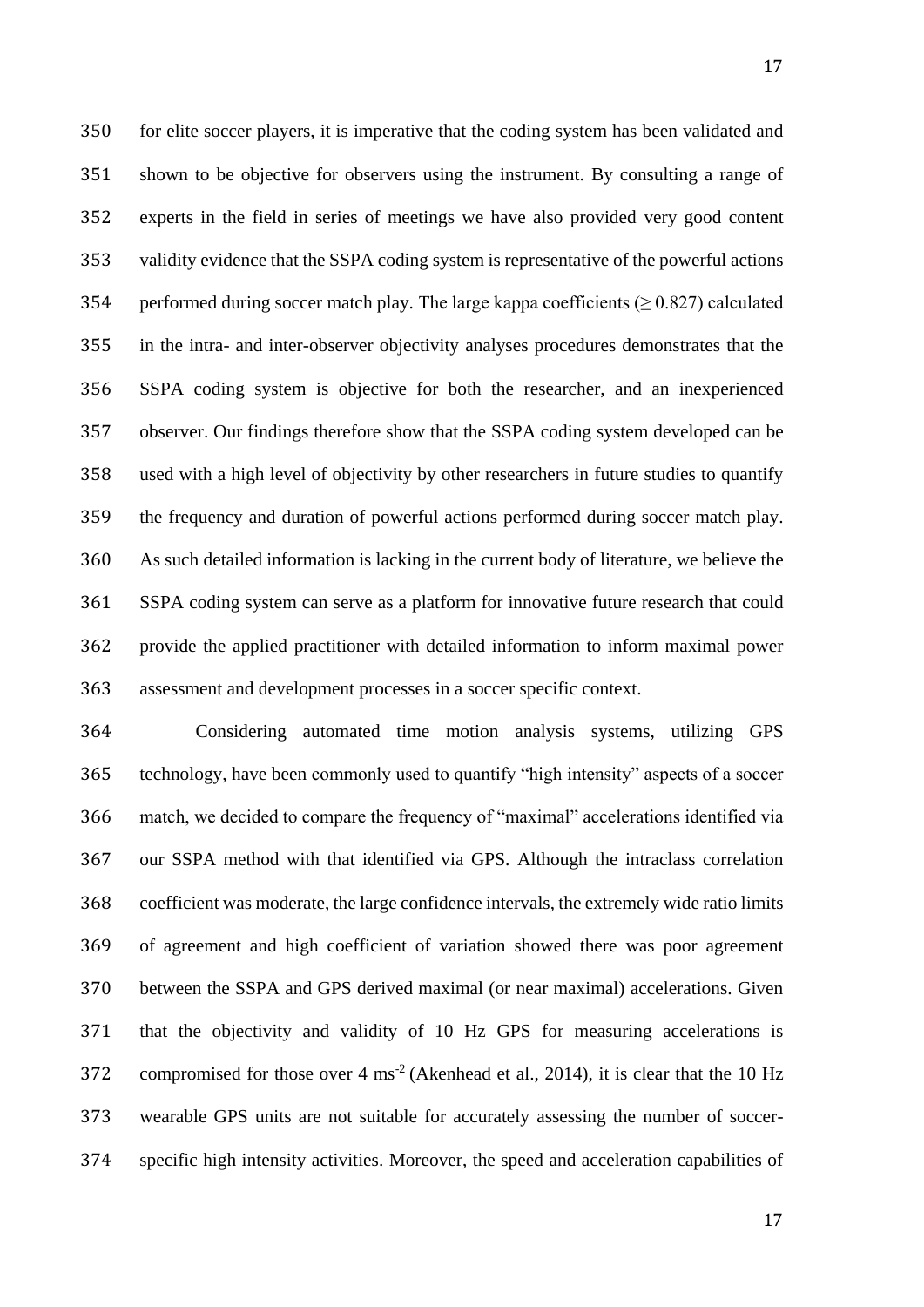our elite youth soccer players varied (range in 10 m sprint performance substantially: 1.53 – 1.75 s; range in 20 m sprint performance: 2.72 – 3.02 s), thus implying that some players surpassed the generic maximal acceleration threshold when eliciting only submaximal efforts, whereas other players may not have surpassed this generic threshold even when performing maximal/or near maximal accelerations. Considering these two factors, it is therefore not surprising that we found a discrepancy in the number of powerful accelerations when comparing the results from an automated time motion analysis system (with compromised validity and objectivity), with our SSPA coding system, which has been shown to have very good intra- and inter-observer objectivity. Our work further illustrates the limitations of using automated time motion analysis systems for describing the powerful activity profile in elite soccer. The discrepancy in results signifies the importance of our study for providing an accurate and objective representation of the powerful activity demands of youth soccer.

 Unlike previous notational analysis coding systems (Bloomfield et al., 2007; Faude et al., 2012), our SSPA coding system documented the number and type (initial or leading) of powerful accelerations performed throughout the duration of a whole game [as opposed to just before goals scored (Faude et al., 2012), or during isolated 15- minute periods (Bloomfield et al., 2007)]. Moreover, unlike previous notational analysis coding systems (Bloomfield et al., 2007; Faude et al., 2012), we also included the action duration, which gives valuable information for the practitioner that may inform the rep duration of speed/agility or conditioning drills, and the specificity power development protocols. By also being the first study to include the type of jump action (unilateral or bilateral), we provide innovative information that may be used to inform soccer specific power assessment and development protocols. We believe the information provided in our study provides the most objective and comprehensive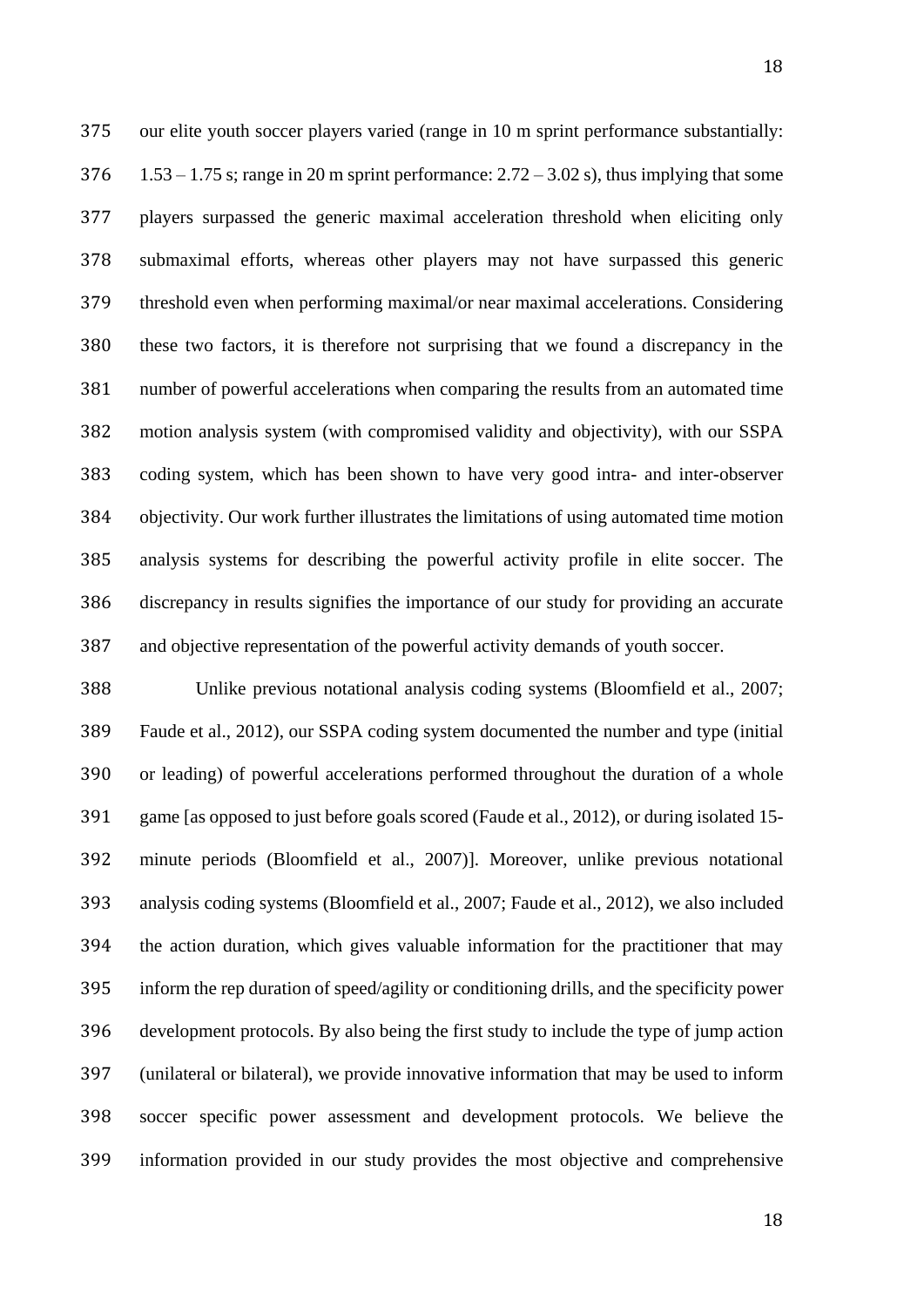available description of the detail of powerful actions performed over the duration of a competitive soccer match.

 Using the SSPA coding system to analyse a sample of elite youth soccer players during youth EPL match play, we show that these players undertook 8~fold more horizontal accelerations than sprints (~68 vs. 8, respectively), thus suggesting horizontal acceleration is a more dominant action (Table 3). We also show that elite EPL youth soccer players performed 11~fold more horizontal accelerations (initial and leading accelerations combined) than vertical jumps (~68 vs. 6, respectively) during a competitive match. Subsequently, our data suggests that powerful efforts oriented in the anterior-posterior and mediolateral directions are performed more frequently during elite EPL youth soccer match play than efforts oriented the vertical direction. Considering it has been previously documented that unilateral jump capabilities in different directions are independent qualities that require different muscle activation profiles (Murtagh et al., 2017) and should be assessed and developed separately (Meylan, Nosaka, Green, & Cronin, 2010), our data in this sample of EPL players suggests that future soccer specific power assessment and development protocols should prioritize anterior-posterior and mediolateral power production. More specifically, our findings suggest that horizontal jump assessments (rather than vertical jumps which are the most common assessment employed currently at elite soccer clubs), should be prioritized in elite soccer assessment protocols. However, the range in vertical jump frequency in the current study (2-18) may also suggest that this capacity is more important for some positions than others, or perhaps dependent on the type of game and opposition. Our innovative data therefore makes the soccer practitioner aware that certain EPL youth players may be required to jump in the vertical direction more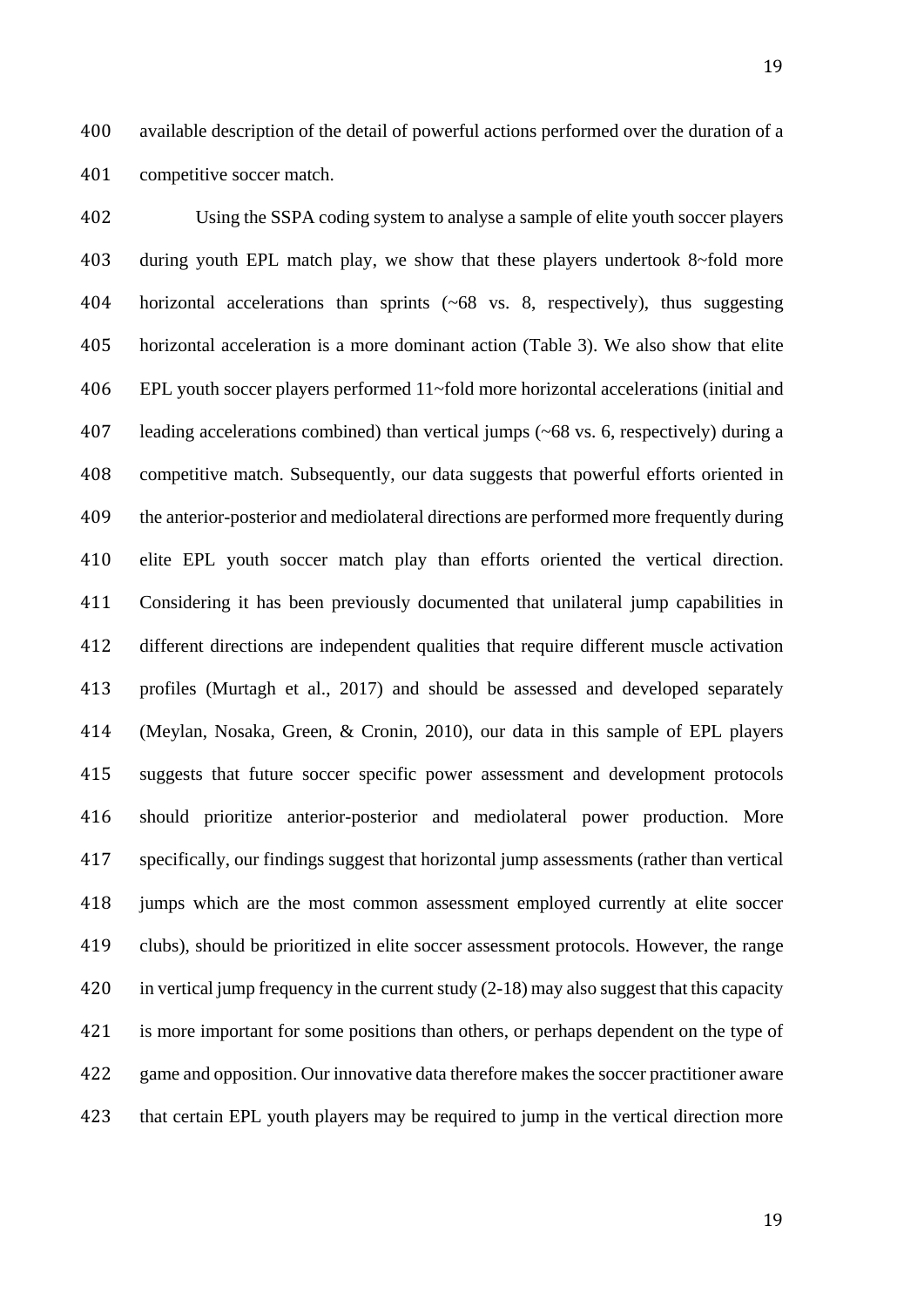frequently. Subsequently, vertical power training may be prescribed on an individual basis depending on how often the player is required to jump vertical in a game.

 To optimize muscular power assessment and development programmes for soccer players, knowledge of the detail of these actions is important. The majority of horizontal accelerations and sprints were performed for durations of less than 1.5 s (Table 3). This information suggests that short duration explosive horizontal efforts are the most dominant powerful action during elite youth EPL soccer match play. These findings are in agreement with Cometti and Colleagues (2001) and, as acceleration performance has been associated with horizontal-forward jump performance (Dobbs, Gill, Smart, & McGuigan, 2015), these findings may further support the inclusion of this assessment in elite soccer talent identification protocols. In addition, this data from our sample of EPL players also suggests that the most frequent action included in soccer specific speed, and soccer speed endurance development drills, should be explosive short duration maximal accelerations (<1.5 s).

 Our study is the first to categorize accelerations as initial or leading, based on the inertia that the player is required to overcome before initiating the acceleration. As there was no difference (and small effect size) in the number of initial and leading accelerations completed by EPL youth soccer players (Table 3), our results show that both of these actions are should be developed simultaneously during soccer training interventions.

 Analyzing the effect of time on the frequency of powerful actions may also provide useful information for the prescription of soccer conditioning programmes. Elite EPL youth soccer players performed fewer maximal actions in the second half in comparison to the first half. More specifically, significantly fewer initial accelerations, and a tendency for fewer leading accelerations, were performed in the second half, thus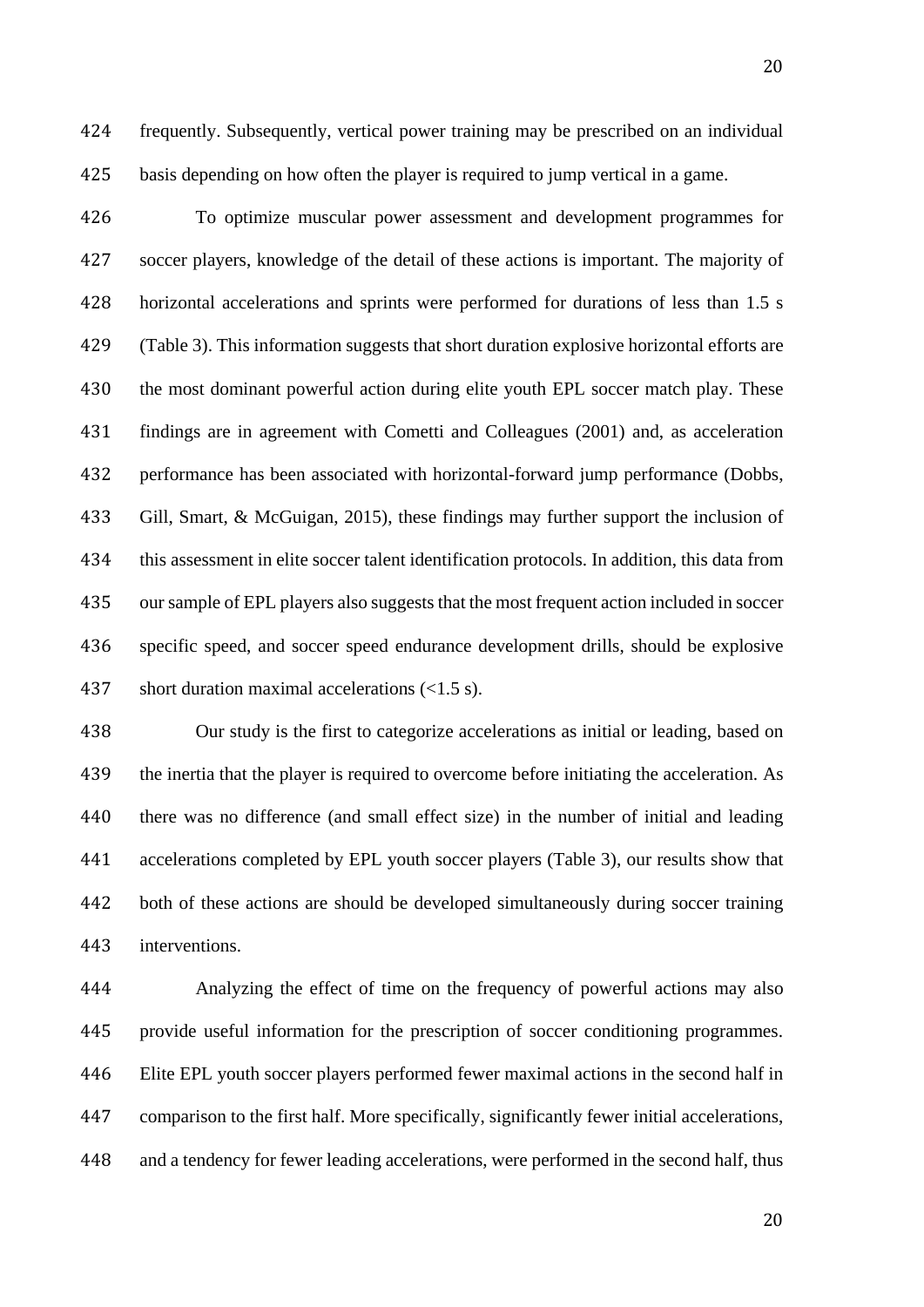suggesting that powerful horizontal actions were reduced as a function of time. However, these differences between halves for initial and leading accelerations were associated with small effect sizes. Due to the complexity of factors that could influence the reduction in running performance during soccer match play (Paul, Bradley, & Nassis, 2015), the significance of these findings is not yet known from a practical or theoretical perspective. Nevertheless, our data may suggest that soccer practitioners could aim to apply specific conditioning interventions to help players perform initial accelerations more frequently during the second half of competitive matches. Such interventions could include high intensity conditioning drills that include the performance of maximal accelerations, from static or walking starts, in the latter stages of the session when a certain level of fatigue has been accumulated.

 Although our cohort included 12 international standard players from six different countries, a limitation of our study was that all 16 elite youth players, who participated in this study, represented the same English Premier League Academy at U18/U21 level. Thus, our results may not be indicative of soccer powerful activity profiles in other age groups or in teams competing in other leagues in different countries. Moreover, as we only included 16 elite youth players, our study should be repeated with a larger sample size to confirm our findings are representative of EPL youth soccer match play. Future research could therefore recruit larger cohorts and focus on using our SSPA coding system to compare the powerful action demands at different age groups and in elite soccer clubs playing in different countries

 In conclusion, the current study developed a video-based player tracking notational analysis coding system that could be used to provide a highly objective account of the powerful actions performed during elite soccer match play. In our sample of elite EPL youth soccer players analysed, vertical jumps and sprints were performed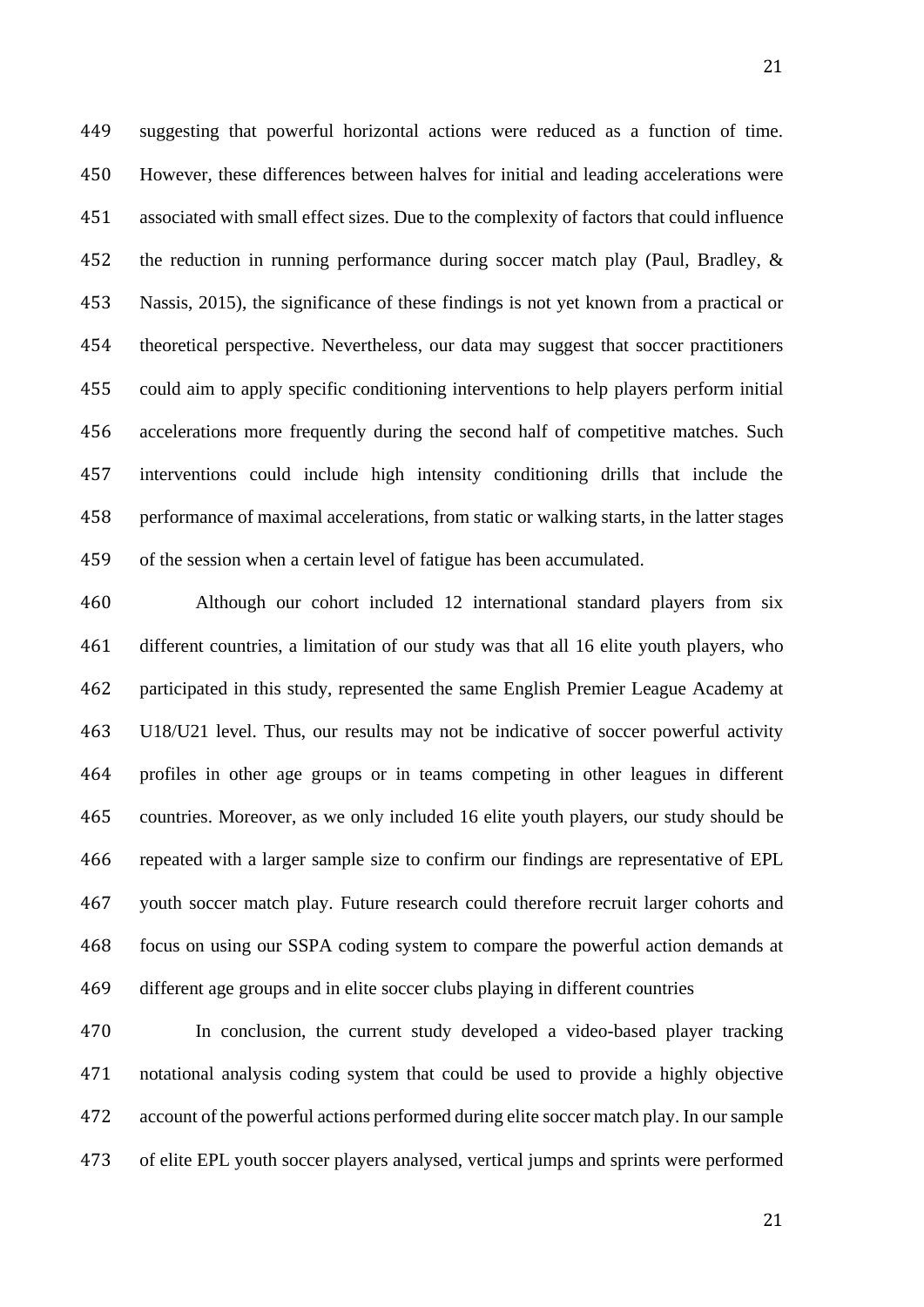less frequently than both initial and leading horizontal accelerations. The results showed that initial and leading horizontal accelerations of short duration (< 1.5 s) are the most frequently performed powerful actions during elite youth soccer match play. In comparison to the first half, EPL youth soccer players performed significantly fewer initial accelerations during the second half.

- 
- 

## **What Does This Article Add?**

 Our study provides evidence that a notational analysis coding system can be used to provide soccer practitioners with an insight into the powerful action demands of EPL youth soccer match play. The detail that the SSPA coding system describes such powerful actions may be used to inform the specificity of soccer specific physical assessment and development protocols. As the most dominant action performed by the sample of elite youth EPL soccer players in our study were horizontal accelerations from different starting speeds, our data suggests the assessment and development of the ability to produce horizontal impulse from static or walking speeds, but also from moving speeds, should be prioritized within the athletic development protocols applied at elite youth soccer clubs. We also show that elite youth soccer players are required to perform powerful vertical jump and sprint actions, and whilst these capabilities may also be important to assess and develop, they should not be prioritized over the ability to perform short duration horizontal accelerations. The vertical jump requirements of EPL youth soccer match play were varied (range between 2-18) and therefore, the ability to produce vertical power may be more important for specific players. Analyzing the temporal patterns of powerful actions shows that the specific action that was performed less frequently during the second half was the initial acceleration.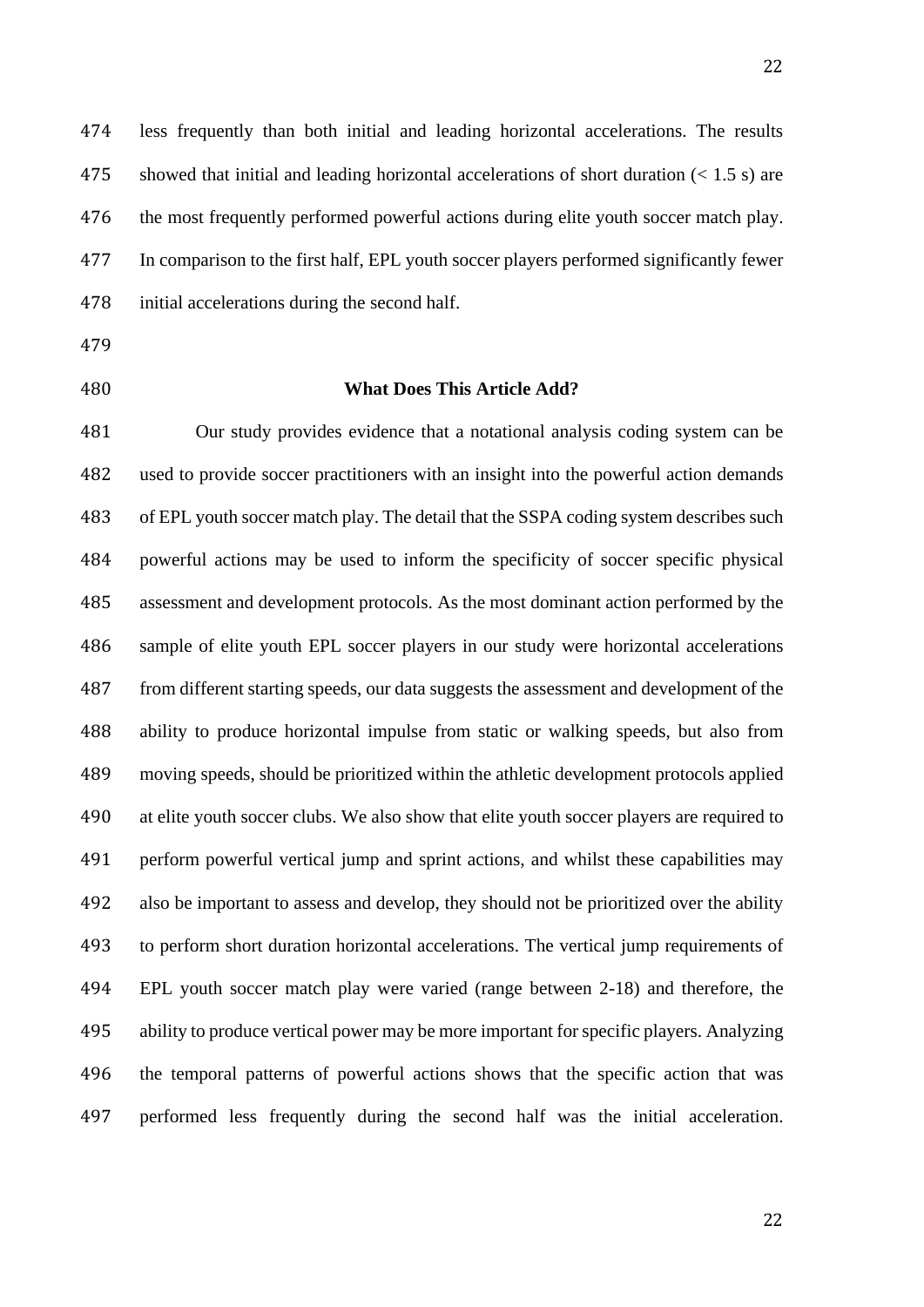| 498 | Practitioners may aim to improve the ability to perform this action in conditioning |
|-----|-------------------------------------------------------------------------------------|
| 499 | programmes tailored towards improving second half physical performance.             |
| 500 |                                                                                     |
| 501 | <b>References</b>                                                                   |
| 502 |                                                                                     |
| 503 | Akenhead, R., French, D., Thompson, K. G., & Hayes, P. R. (2014). The acceleration  |
| 504 | dependent validity and reliability of 10 Hz GPS. Journal of Science and             |
| 505 | Medicine in Sport, 17(5), 562-566. doi:10.1016/j.jsams.2013.08.005                  |
| 506 | Bloomfield, J., Polman, R., & O'Donoghue, P. (2007). Physical demands of different  |
| 507 | positions in FA Premier League soccer. Journal of Sports Science & Medicine,        |
| 508 | 6(1), 63.                                                                           |
| 509 | Bradley, P. S., Di Mascio, M., Peart, D., Olsen, P., & Sheldon, B. (2010). High-    |
| 510 | intensity activity profiles of elite soccer players at different performance        |
| 511 | levels. Journal of Strength and Conditioning Research, 24(9), 2343-2351.            |
| 512 | doi:10.1519/JSC.0b013e3181aeb1b3                                                    |
| 513 | Bradley, P. S., Sheldon, W., Wooster, B., Olsen, P., Boanas, P., & Krustrup, P.     |
| 514 | (2009). High-intensity running in English FA Premier League soccer matches.         |
| 515 | Journal of Sports Sciences, 27(2), 159-168. doi:10.1080/02640410802512775           |
| 516 | Brewer, C. J., & Jones, R. L. (2002). A five-stage process for establishing         |
| 517 | contextually valid systematic observation instruments: the case of rugby            |
| 518 | union. Sport Psychologist, $16(2)$ , 138-159.                                       |
| 519 | Carling, C., Bloomfield, J., Nelsen, L., & Reilly, T. (2008). The role of motion    |
| 520 | analysis in elite soccer: contemporary performance measurement techniques           |
| 521 | and work rate data. Sports Medicine, 38(10), 839-862.                               |
|     |                                                                                     |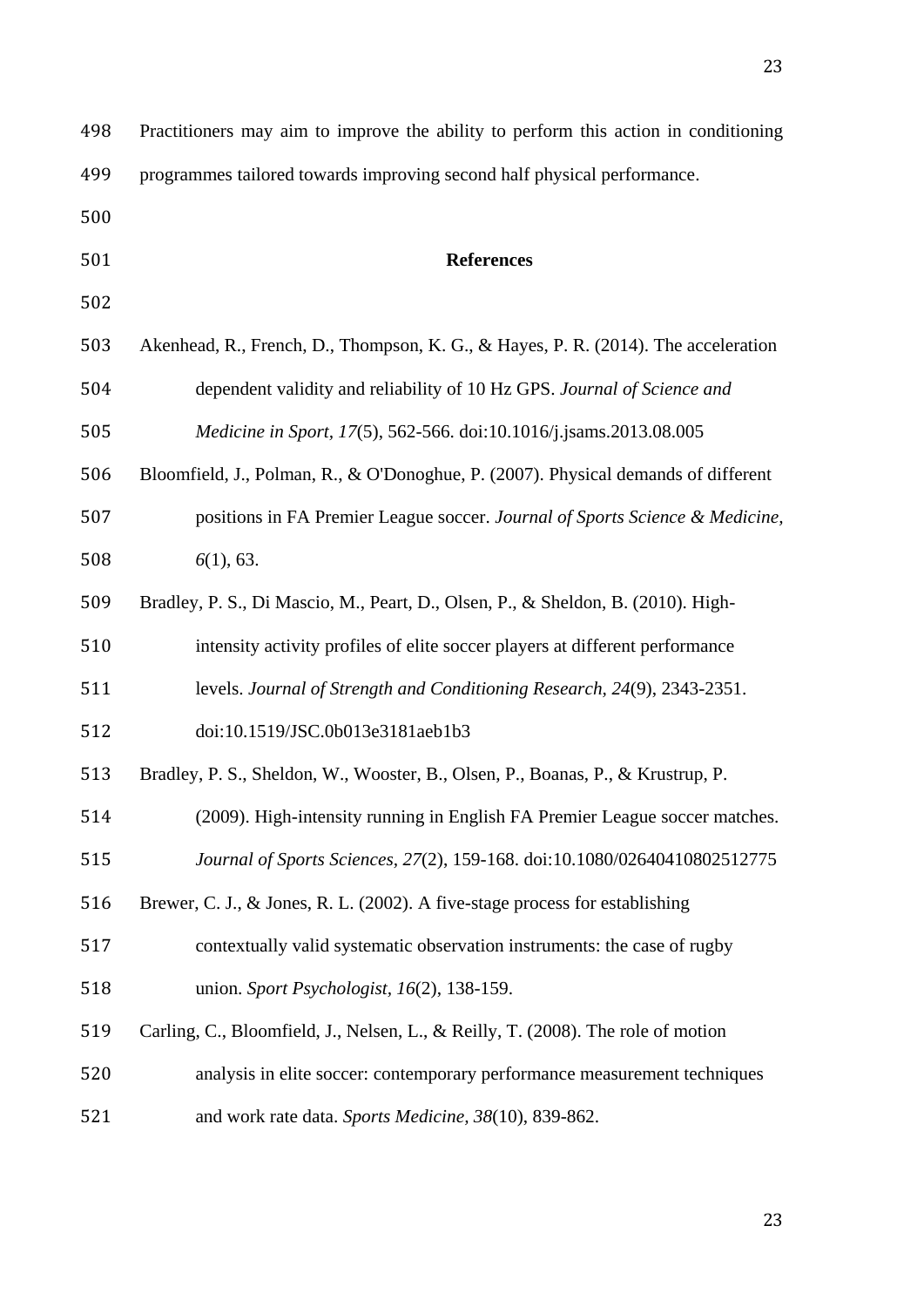| 522 | Cometti, G., Maffiuletti, N. A., Pousson, M., Chatard, J. C., & Maffulli, N. (2001). |
|-----|--------------------------------------------------------------------------------------|
| 523 | Isokinetic strength and anaerobic power of elite, subelite and amateur French        |
| 524 | soccer players. International Journal of Sports Medicine, 22(1), 45-51.              |
| 525 | doi:10.1055/s-2001-11331                                                             |
| 526 | Cormie, P., McGuigan, M. R., & Newton, R. U. (2011). Developing maximal              |
| 527 | neuromuscular power: Part 1--biological basis of maximal power production.           |
| 528 | Sports Medicine, 41(1), 17-38. doi:10.2165/11537690-000000000-00000                  |
| 529 | Cotte, T., & Chatard, J. C. (2011). Isokinetic strength and sprint times in English  |
| 530 | premier league football players. Biology of Sport, 28(2), 89. doi:                   |
| 531 | 10.5604/942736.                                                                      |
| 532 | Di Salvo, V., Baron, R., Gonzalez-Haro, C., Gormasz, C., Pigozzi, F., & Bachl, N.    |
| 533 | (2010). Sprinting analysis of elite soccer players during European Champions         |
| 534 | League and UEFA Cup matches. Journal of Sports Sciences, 28(14), 1489-               |
| 535 | 1494. doi:10.1080/02640414.2010.521166                                               |
| 536 | Dobbs, C. W., Gill, N. D., Smart, D. J., & McGuigan, M. R. (2015). Relationship      |
| 537 | between vertical and horizontal jump variables and muscular performance in           |
| 538 | athletes. Journal of Strength & Conditioning Research, 29(3), 661-671.               |
| 539 | doi:doi: 10.1519/JSC.0000000000000694.                                               |
| 540 | Dogramac, S. N., Watsford, M. L., & Murphy, A. J. (2011). The reliability and        |
| 541 | validity of subjective notational analysis in comparison to global positioning       |
| 542 | system tracking to assess athlete movement patterns. Journal of Strength &           |
| 543 | Conditioning Research, 25(3), 852-859. doi:10.1519/JSC.0b013e3181c69edd              |
| 544 | Faude, O., Koch, T., & Meyer, T. (2012). Straight sprinting is the most frequent     |
| 545 | action in goal situations in professional football. Journal of Sports Sciences,      |
| 546 | 30(7), 625-631. doi:10.1080/02640414.2012.665940                                     |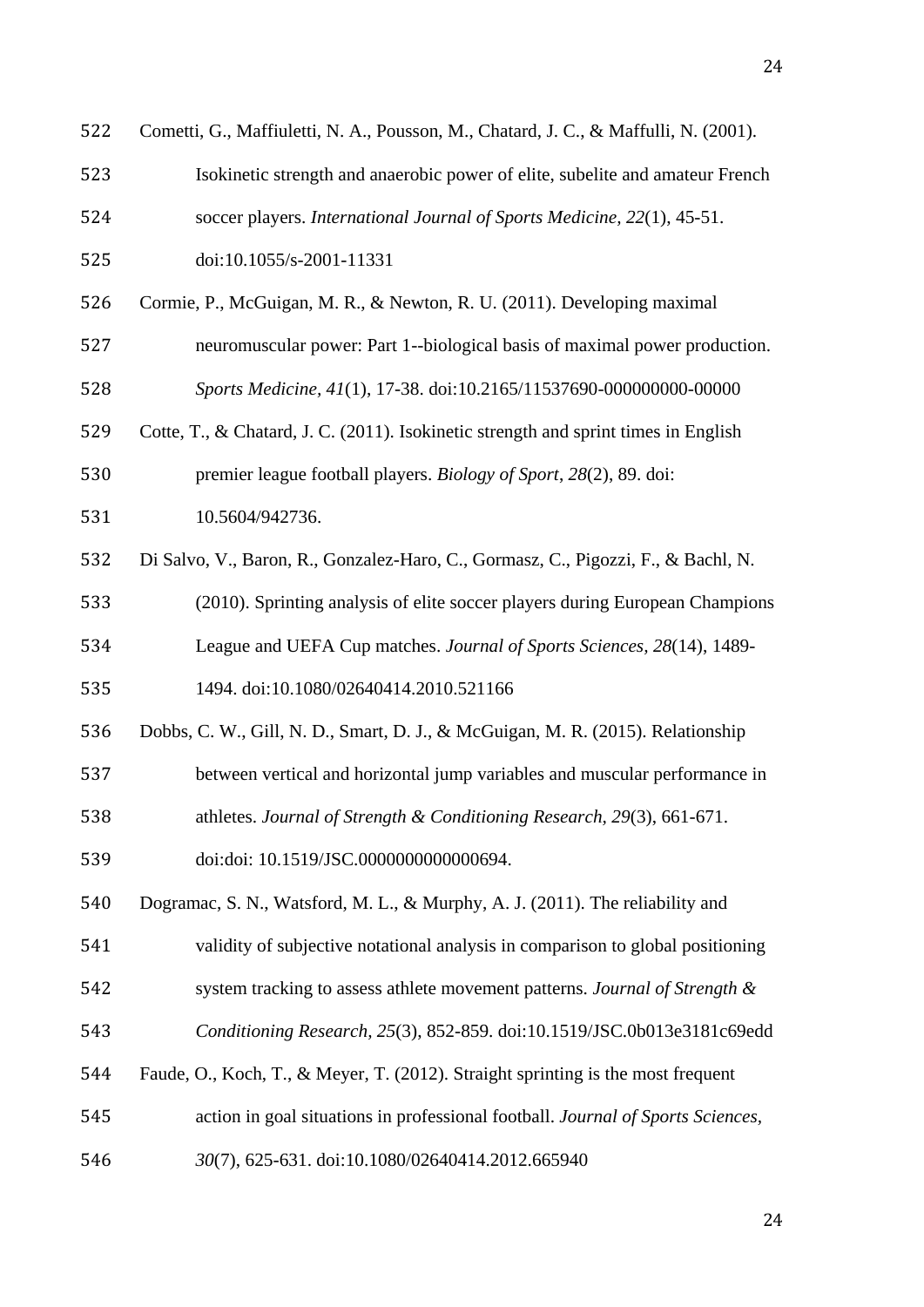| 547 | Issurin, V. B. (2013). Training transfer: scientific background and insights for        |
|-----|-----------------------------------------------------------------------------------------|
| 548 | practical application. Sports Medicine, 43(8), 675-694. doi:10.1007/s40279-             |
| 549 | 013-0049-6                                                                              |
| 550 | Jennings, D., Cormack, S., Coutts, A. J., Boyd, L., & Aughey, R. J. (2010). The         |
| 551 | validity and reliability of GPS units for measuring distance in team sport              |
| 552 | specific running patterns. International Journal of Sports Physiology and               |
| 553 | Performance, 5(3), 328-341.                                                             |
| 554 | Little, T., & Williams, A. G. (2005). Specificity of acceleration, maximum speed, and   |
| 555 | agility in professional soccer players. Journal of Strength & Conditioning              |
| 556 | Research, 19(1), 76-78.                                                                 |
| 557 | Maulder, P., & Cronin, J. (2005). Horizontal and vertical jump assessment: reliability, |
| 558 | symmetry, discriminative and predictive ability. Physical Therapy in Sport,             |
| 559 | 6(2), 74-82. doi:10.1016/j.ptsp.2005.01.001                                             |
| 560 | Meylan, C. M., Nosaka, K., Green, J., & Cronin, J. B. (2010). Temporal and kinetic      |
| 561 | analysis of unilateral jumping in the vertical, horizontal, and lateral directions.     |
| 562 | Journal of Sports Sciences, 28(5), 545-554. doi:10.1080/02640411003628048               |
| 563 | Mohr, M., Krustrup, P., & Bangsbo, J. (2003). Match performance of high-standard        |
| 564 | soccer players with special reference to development of fatigue. Journal of             |
| 565 | Sports Sciences, 21(7), 519-528. doi:10.1080/0264041031000071182                        |
| 566 | Murtagh, C. F., Vanrenterghem, J., O'Boyle, A., Morgans, R., Drust, B., & Erskine,      |
| 567 | R. M. (2017). Unilateral jumps in different directions: a novel assessment of           |
| 568 | soccer-associated power? Journal of Science and Medicine in Sport, 20 (11),             |
| 569 | 1018-1023. .doi.org/10.1016/j.jsams.2017.03.016                                         |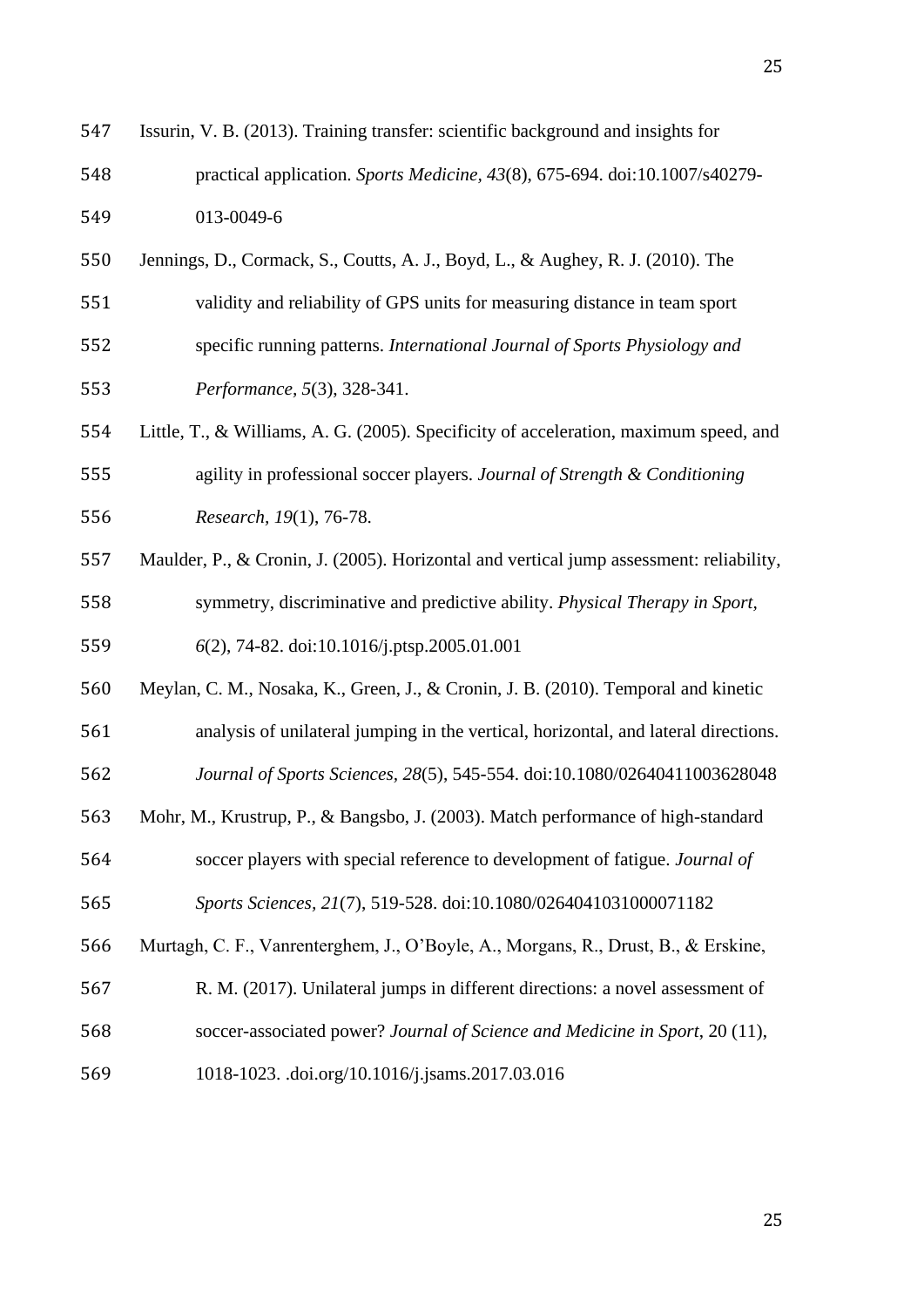- Nevill, A. M., & Atkinson, G. (1997). Assessing agreement between measurements recorded on a ratio scale in sports medicine and sports science. *British Journal of Sports Medicine, 31*(4), 314-318.
- Paul, D. J., Bradley, P. S., & Nassis, G. P. (2015). Factors affecting match running
- performance of elite soccer players: Shedding some light on the complexity.
- *International Journal of Sports Physiology and Performance, 10*(4), 516 -519.
- doi:10.1123/ijspp.2015-0029
- Stolen, T., Chamari, K., Castagna, C., & Wisloff, U. (2005). Physiology of soccer: an update. *Sports Medicine, 35*(6), 501-536.
- Varley, M. C., & Aughey, R. J. (2013). Acceleration profiles in elite Australian
- soccer. *International Journal of Sports Medicine, 34*(1), 34-39. doi:10.1055/s-
- 0032-1316315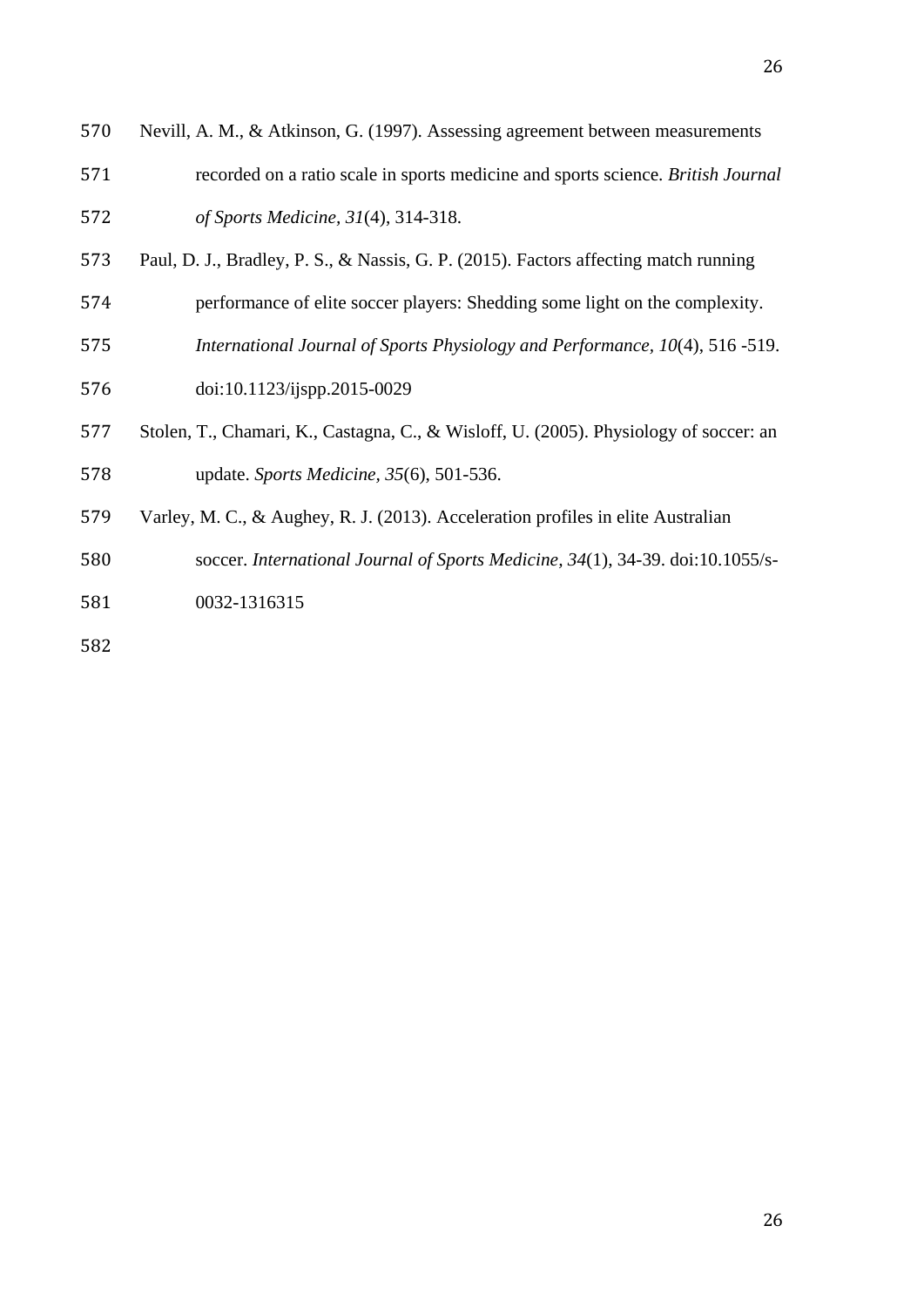| Category                 | Definition                                                                                                                                                                                                                                                                                                                        |
|--------------------------|-----------------------------------------------------------------------------------------------------------------------------------------------------------------------------------------------------------------------------------------------------------------------------------------------------------------------------------|
| Initial<br>acceleration  | Very high-intensity horizontal acceleration where the player propels their body in the forward or<br>sideways direction whilst initiating the first propulsion when either static, walking, or after changing<br>direction.                                                                                                       |
| Leading<br>acceleration  | Very high-intensity horizontal acceleration where the player propels their body in the forward or<br>sideways direction whilst initiating the first propulsion when performing a movement that cannot be<br>defined as static, walking or changing direction.                                                                     |
| Sprint                   | If the player is perceived to continue to perform the very high intensity acceleration effort for over 1.72 s,<br>the acceleration now turns into a sprint action. At this time point the acceleration terminates and a sprint<br>action will begin.                                                                              |
| <b>Bilateral</b><br>jump | Very high-intensity propulsion of body off two legs in a primary vertical direction with only partial<br>horizontal direction. This must have a clear identifiable take off and flight phase.                                                                                                                                     |
| Unilateral<br>jump       | Very high-intensity propulsion of body off one leg in a primary vertical direction with only partial<br>horizontal direction. This must have a clear identifiable take off and flight phase. This category can<br>include actions such as jumping to control the ball and does not necessarily have to be a jump for a<br>header. |
|                          |                                                                                                                                                                                                                                                                                                                                   |
| 583                      |                                                                                                                                                                                                                                                                                                                                   |
| 584                      |                                                                                                                                                                                                                                                                                                                                   |

**Table 1**. Soccer specific powerful action (SSPA) coding system categories and definitions.

**Table 2.** Criteria for defining start and end point of all powerful actions.

*Start point of powerful actions:*

- The beginning of all powerful actions was defined as the moment that the players' foot first made contact with the ground immediately before initiation of the first explosive propulsion of the movement.
- On the rare occasion that the player initiated the powerful action from a static stance with both feet in contact with the ground, the action began at the instance (time frame before) marked by the first noticeable extension of ankle, knee or hip.

#### *End point of powerful actions*

- All powerful actions ended one-time frame before the first ground contact of the deceleration or landing phase.
- The deceleration phase of horizontal actions began when the player's stride pattern changed and his landing foot contacted the ground in front of his center of mass acting to slow him down.
- This was often marked by a heel strike when the foot initially made ground contact.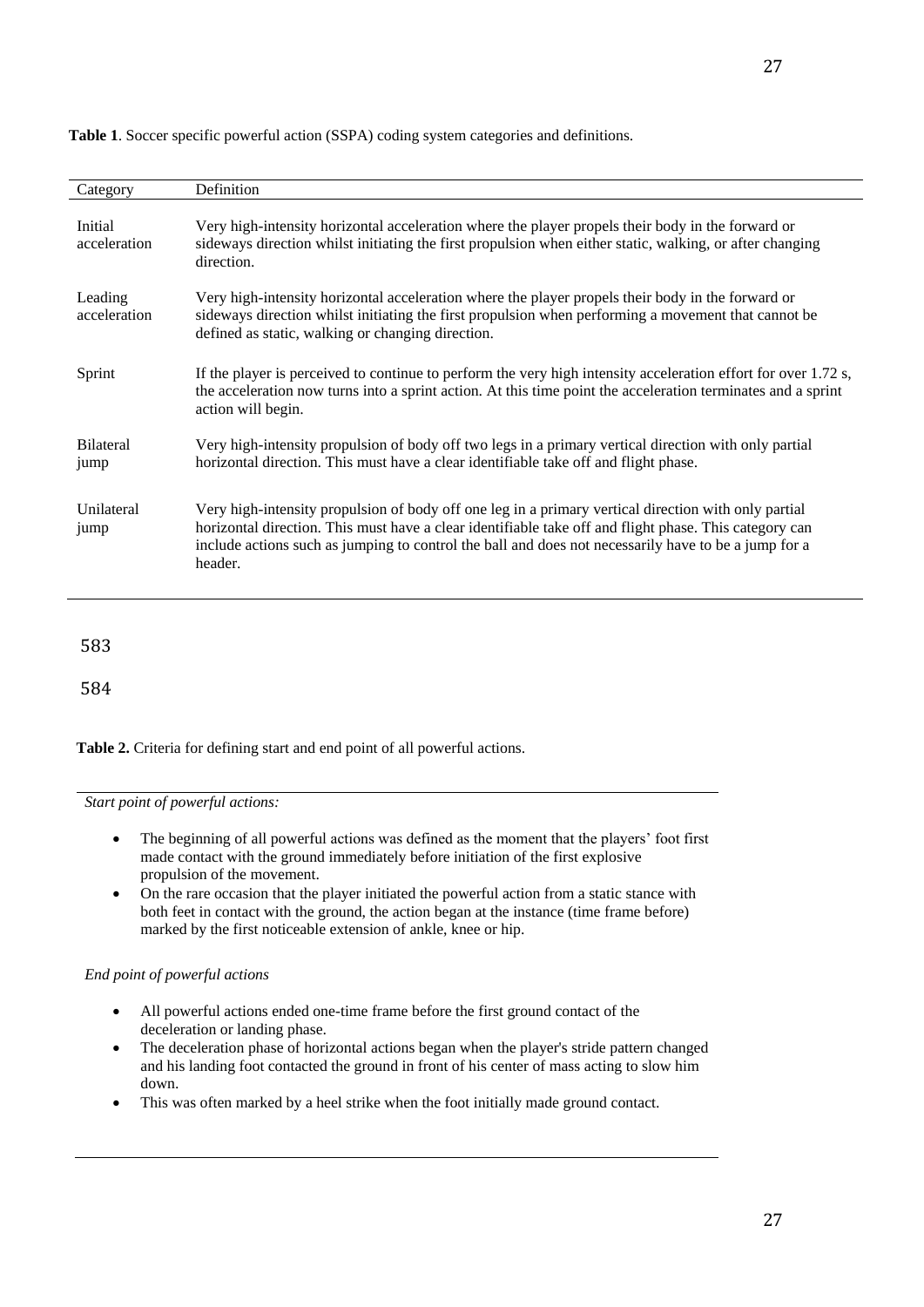| Initial acceleration    | Leading acceleration      | Sprint        | Vertical jump           |
|-------------------------|---------------------------|---------------|-------------------------|
| $31 + 9$ <sup>cd</sup>  | $37 \pm 12$ <sup>cd</sup> | $8 \pm 3$ ab  | $6 \pm 5$ <sup>ab</sup> |
| $17 \pm 5$ <sup>#</sup> | $20 \pm 7$                | $4 \pm 2$     | $3 \pm 3$               |
| $14 \pm 5$              | $16 \pm 6$                | $4 \pm 3$     | $3 \pm 2$               |
| $22 \pm 6^{*}$          | $25 \pm 9$ &              | $5 \pm 2^{k}$ | N/A                     |
| $9 \pm 4$               | $12 \pm 4$                | $3 \pm 2$     | N/A                     |
|                         |                           |               |                         |

**Table 3.** Absolute frequencies of powerful actions during elite youth soccer match play (n=16); mean  $\pm$  SD.

*Post hoc tests:* <sup>a</sup> Significantly different to the frequency of initial accelerations, <sup>b</sup> Significantly different to the frequency of leading accelerations, c Significantly different to the frequency of sprints, <sup>d</sup> Significantly different to the frequency of vertical jumps; # Significantly different to the frequency of the same powerful action performed in the 2<sup>nd</sup> half;  $\&$ Significantly different to the frequency of the same powerful action performed for a duration  $> 1.50$  s ( $p < 0.05$ ).

585